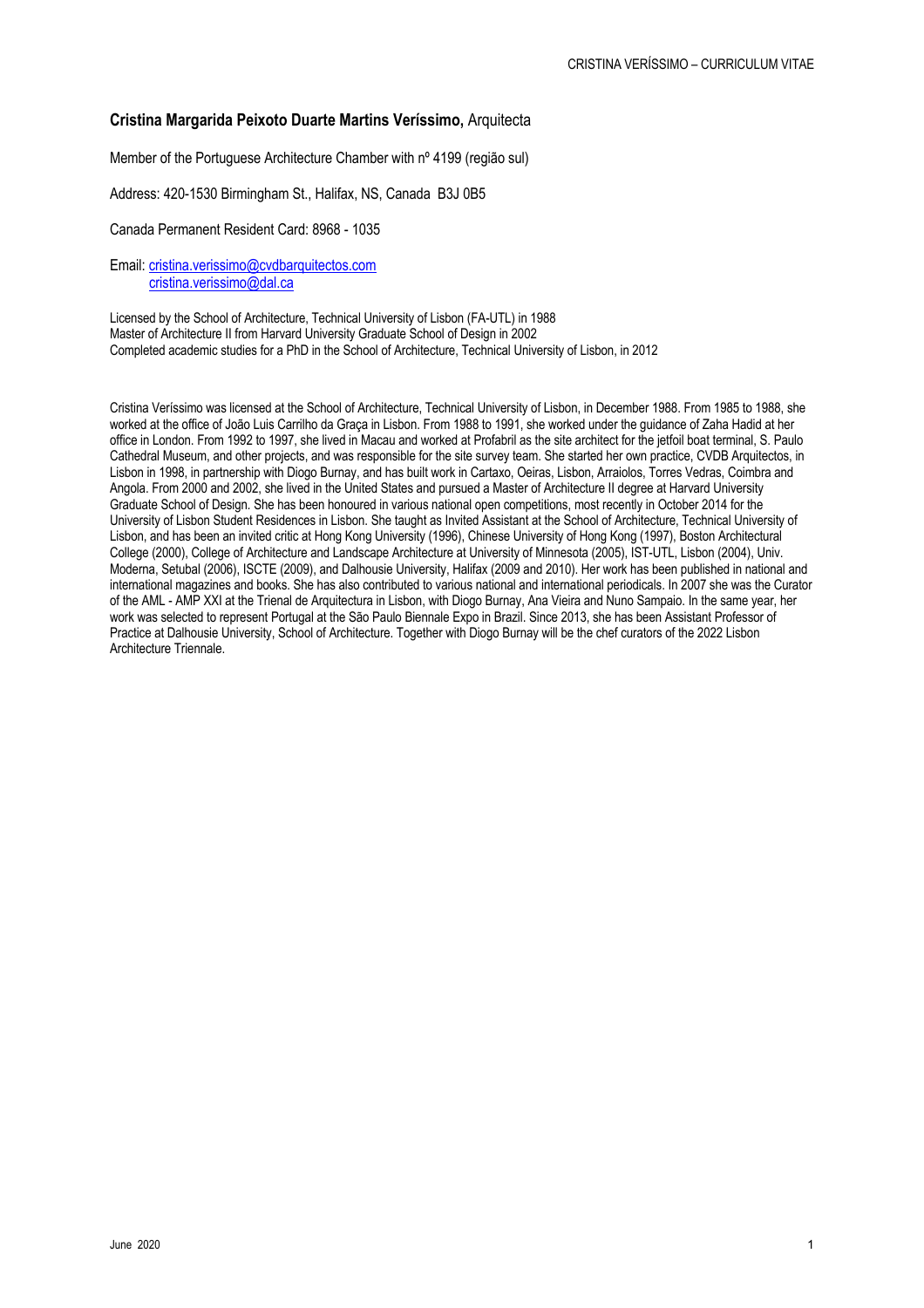# *1. EDUCATION*

From September 2011 to June 2012

Completed the academic stage of her PhD at the School of Architecture, Technical University of Lisbon, with the approval of her thesis programme.

From September 2006 to June 2006

Enrolled in the University of Political and Social Sciences of the Technical University of Lisbon in a course on Chinese Language and Culture, completing the first year of a three-year program.

From September 2000 to March 2002

Master of Architecture II degree from Harvard University Graduate School of Design, USA. Thesis: "Disposable Beauty – Materiality in Architecture".

In August 1997

Workshop organized by Architectural Association (London) at University of Hong Kong, where the tutors included Mohsen Mostafavi, Zaha Hadid, Homa Farjadi, Eric Lye, and Patrik Schumaker.

From March 1997 to December 1997

Course on Chinese culture from IPOR (Instituto Português do Oriente) Portuguese Institute of Orient.

From January 1989 to December 1989

Post-graduate course in Town Planning and Urban Management by CAU and training in Loures, Municipality, with 'Honours'. 1983 to 1988

Degree in Architecture from the School of Architecture, Technical University of Lisbon, with the classification of 'Good' (1988)

# *2. PROFESSIONAL AND ACADEMIC POSITIONS*

#### *2.1. Professional Positions*

Since September 1998

Principal and Partner at CVDB Arquitectos Associados, lda (architectural professional practice).

From February 1992 to August 1997

Senior architect at Profabril, in Macau, responsible on site for the jetfoil boat terminal (60 000 m²), S. Paulo Cathedral Museum and Areia Preta Firefighting Headquarters; responsible for the site survey team, client consultant for NamVam Development of 7 skyscrapers.

From September 1989 to January 1992

Junior architect at Zaha Hadid Architects in London.

1989

Senior architect at Profabril in Lisbon, responsible for the University of Minho - Polo 2, Master Plan.

From January 1989 to May 1989

Senior architect at João Luis Carrilho da Graça office, in Lisbon, responsible for the City of Estremoz Master Plan

September 1988 – December 1988

Internship at the Loures Municipality, Portugal.

1985 to 1988

Junior architect in João Luis Carrilho da Graça office in Lisbon

#### *2.2. Teaching and Academic Positions*

Since July 2019

Assistant Professor at Dalhousie University, School of Architecture.

2013 - 2018

Assistant Professor of Practice at Dalhousie University, School of Architecture.

2012

Visiting instructor at School of Architecture, Dalhousie University. Taught undergraduate students in B1, B2 and B3 terms. 2002 to 2012

Invited Teaching Assistant at the School of Architecture, Technical University of Lisbon.

April, 2002 – August, 2002

Public Relations and Lecture organizer for the School of Architecture, Technical University of Lisbon.

January 1998 - July 1998

Substitute Teaching Assistant at the School of Architecture, Technical University of Lisbon.

## *2.3. Membership and Associations*

Since 2020

Member of the Association of Collegiate Schools of Architecture (ACSA).

Since 2018

Member of the Clean Technologies Research Institute (CTRI), formerly Institute for Research in Materials (IRM) at Dalhousie **University** 

Since 2017

Representative of the Dalhousie University School of Architecture on the Nova Scotia Association of Architects (NSAA) Council.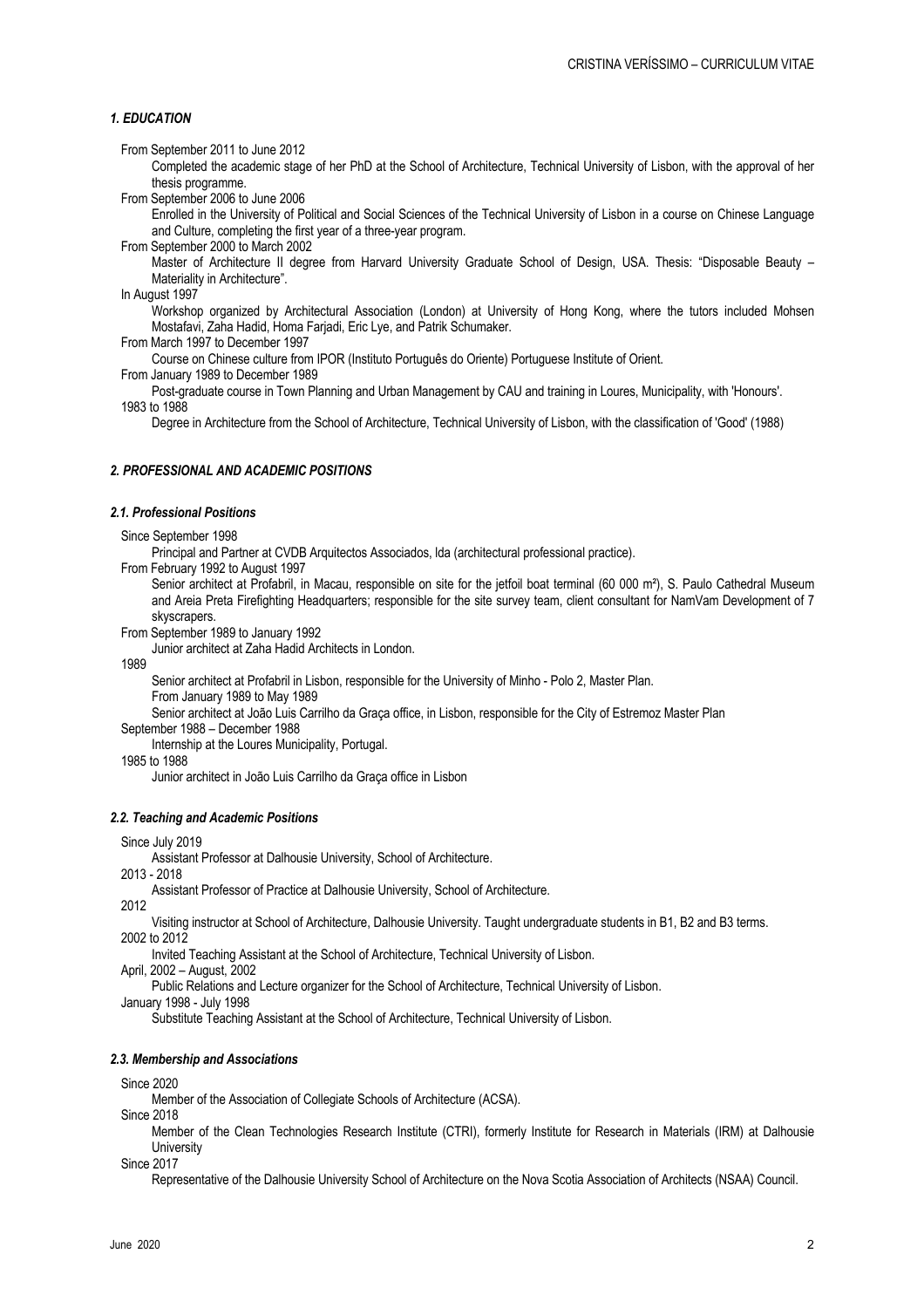January 2015 - June 2015

Architecture representative on the IRM Advisory committee.

2014 to 2018

Member of the Institute for Research in Materials (IRM) at Dalhousie University.

February 2009 to December 2011

Substitute Member of the Delegates Assembly of the Chamber of Portuguese Architects

Since 2008

Member of the Research Centre for Architecture, Urbanism and Design (CIAUD) at the Faculty of Architecture, University of Lisbon (FA/ULisboa)

Since 1988

Member of the Portuguese Architects Association (Ordem dos Arquitectos Portugueses), registration number 4199.

# *2.4. Professional Juries*

2019

Lead Jury Member for Competitions UNI on Urban Design/architectural competition– "Athenaeum - of World Architecture '20: Brazil" https://post.uni.xyz/athenaeum-for-architecture-desc-p-dirltr

2018

Jury member for the Arthur Erickson Travel Study Award to select one M6 student from Dalhousie University.

Jury member for the RIBA Norman Foster Travelling Scholarship to select an M2 student from Dalhousie University.

Jury member for the William Nycum and Associates Limited Scholarship to select an M2 student from Dalhousie University.

2016

Jury member for the Keystone Awards, Dalhousie University.

2013

Jury member for the Archiprix Portugal Award 2013 to select the best graduation projects in the fields of architecture, urban design and landscape architecture.

Jury member for the Nova Scotia Association of Architects (NSAA), 2012 Lieutenant Governor's Design Awards

2006

Member of the Senate of the Technical University of Lisbon, representing the School of Architecture

Since 2003

Member of the Foundation Francisco D'Ollanda School of Architecture, Technical University of Lisbon.

2000 to 2002

Member of the students "Latin GSD" at Harvard Graduate School of Design

### *2.5. Scientific Committee and Paper Refereeing*

2019

Assigned reviews, Scientific Committee of the conference 37th eCAADe + XXIII SIGraDi Conference "Architecture in the Age of the 4th Industrial Revolution, FAUP - Faculty Architecture, University of Porto, 11-13 September 2019

2017

Member of the Scientific Commission for the International Conference Kine[SiS]tem'17 - From Nature to Architectural Matter, in ISCTE-IUL 19 e 20 of June 2017.

2014

Contribution to the process of refereeing the papers of The International Journal of Environmental Sustainability.

#### *2.6. Exhibition Curation and Event Organization*

2020

Together with Diogo Burnay will be the chef curators of the 2022 Lisbon Architecture Triennale.

The Lisbon Architecture Triennale is a non-profit association whose mission is to research, foster and promote architectural thinking and practice. It holds a major forum every three years for the debate, discussion and dissemination of architecture across geographic and disciplinary boundaries.The first Lisbon Architecture Triennale, Urban Voids took place in 2007 with a programme of international exhibitions, competitions and conferences drawing 52,000 visitors and participants. In 2010, its second edition Let's Talk About Houses consolidated the Triennale's presence in the circuit of events devoted to architecture with an estimated 154,000 attendees. With its third edition, Close, Closer, in 2013, the event reached its international recognition, receiving 162,000 visits.The Triennale also organizes Intervalo, a programme which happens between each edition of the Triennale event, as well as Critical Distance Conferences, which bring to Lisbon some of the greatest figures of the international architecture scene. Additionally, the Triennale is also organizing Open House Lisboa and Open House Porto (together with Casa da Arquitectura), two events aimed to showcase the best architecture in these cities for one weekend each year.The Lisbon Architecture Triennale was distinguished in all its editions (2007, 2010, 2013 and 2016) with the High Patronage of His Excellency the President of the Portuguese Republic.

2010

Organizer and jury member for the event organized by the Architectural Foundation (London), Portuguese Architectural Chambers (OA) and British Council "New Architects: Portugal\_UK"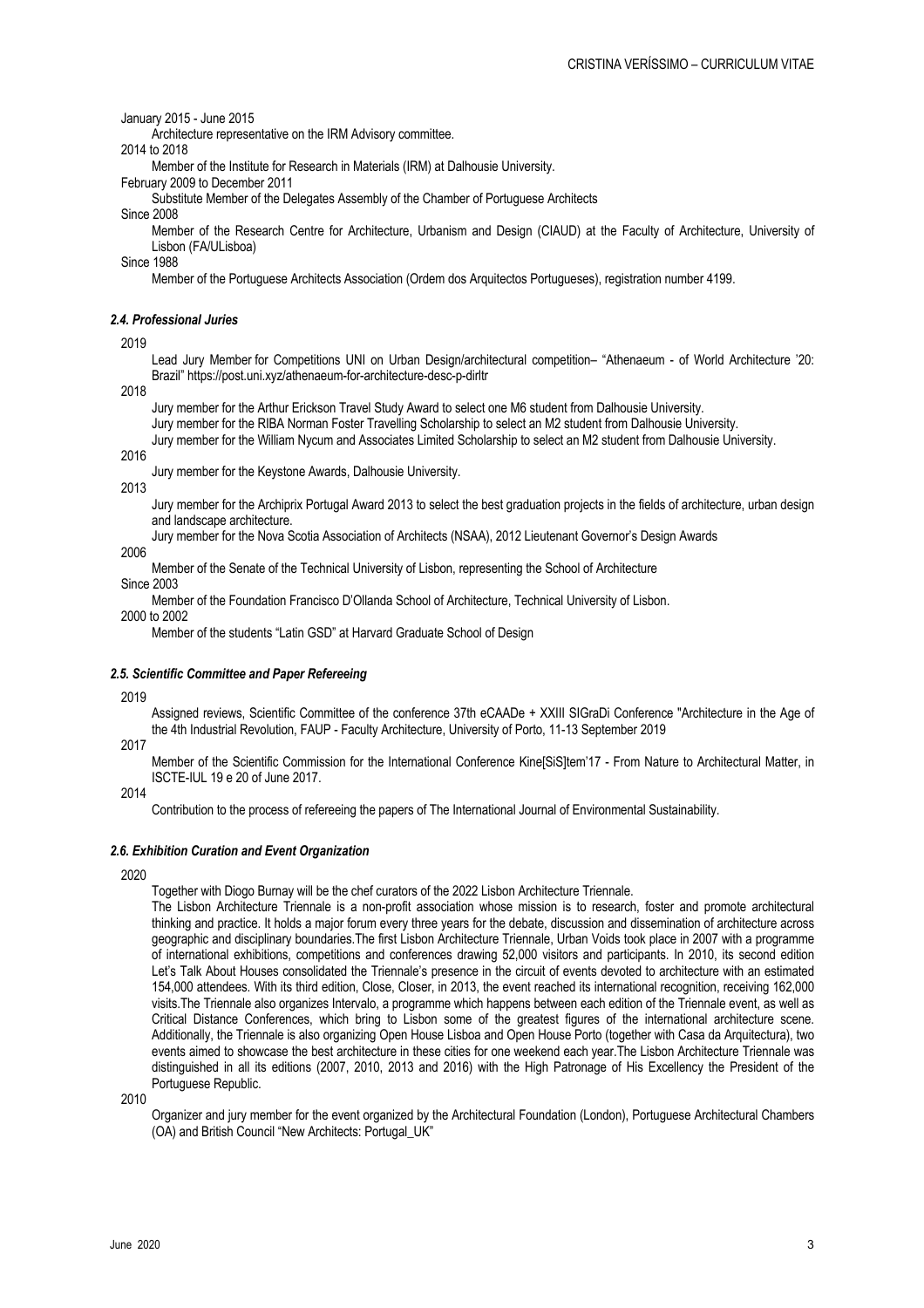2009 to 2010

Curator, with Ana Silva Dias, for the Cycle of Lectures of the "Young Portuguese Architects with International Awards". This event was organized by the Portuguese Chamber of Architects on its 10th anniversary. Around 60 young architects presented their work in three events. Presented in 2009 at Cordoaria Nacional and in 2010 at Museum of Design (Mude), Lisbon.

January 2008 to July 2008

Member of the Executive Committee of VI BIAU - Biennale Ibero-American of Lisbon. This event was a joint organization of the Architectural Chambers of Portugal and the FA-UTL.

2007

Curator for the Fórum of AML- AMP XXI of the Lisbon Architecture Triennale, with Diogo Burnay, Nuno Sampaio and Ana Vieira. 2006 to 2007

Curator of the AML - AMP XXI of the Lisbon Architecture Triennale, with Diogo Burnay, Ana Vieira and Nuno Sampaio 2003

Tutor and organizing member of the International Seminar "Architecture between the Arts" at FA-UTL

2002 2002

Tutor and organizing member of the International Seminar "Landscape, Architecture and Water" at FA-UTL.

Organizing manager of the "First Symposium of the Public Schools of Portugal" at FA-UTL, attended by the deans of the seven architecture public schools of Portugal.

# *2.7. Scholarship*

September 1999 - March 2002

Joint scholarship at Calouste Gulbenkian Foundation and Luso American Foundation for pursuing a Master of Architecture II degree at Harvard University Graduate School of Design.

September 1995 - February 1997

Oriental Foundation of Macau Scholarship for developing research on the "Macau Pawnshops Architecture". The research was supervised by Puay Peng Ho, Ph.D., Associate Professor, Head, Graduate Division of Architecture from the Chinese University of Hong Kong.

## *3. PROFESSIONAL EXPERIENCE*

# *3.1. Professional Work*

#### **2019; project initiated in 2017 1phase finished July 2019.**

Care and Elderly Centre Residences (extension). Location: Portela de Carnaxide, Oeiras. Client: Apoio.

(GCA: 200 m². Estimated cost: 350 000 €)

2018

Edificio-Joao-Saraiva-38, industrial building refurbishment into office spaces, With Rodolfo Reis. Location: Lisbon. Client: JLL. (GCA: 2 000 m², Estimated cost: 1 000 000 €)

#### 2018

Apartment refurbishment in Duque de Loulé, Location: Lisbon. Client: Private.

(GCA: 250 m². Estimated cost: 150 000 €)

2018

House. Location: Carnaxide, Oeiras. Client: Private. (GCA: 300 m². Estimated cost: 300 000 €)

2017

Universal accessibility in Calçadinha. Location: Coruche. Invited competition: 1st prize. Client: Coruche Municipality.

(GCA: 300 m². Exterior area: 10 000 m². Estimated cost: 750 000 €)

2017

Housing Block-Rodrigo-Fonseca-43. Location: Lisbon. With Tiago Filipe Santos. Client: Rebelevasion, Investimentos Imobiliários. (GCA: 2 350 m². Exterior area: 350 m². Estimated cost: 2 700 000 €)

2017

Luxury São Paulo Hotel. Location: Lisbon. Invited competition: 3rd prize. With Joana Barrelas and Rodolfo Reis. Client: Fundo de Investimento Imobiliário Fechado Sete Colinas.

(GCA: 8 130 m². Estimated cost: 11 150 000 €)

2016

Regional Headquarters of Pharmacists Association. Location: Lisbon. Public competition: 2nd Prize. With Tiago Filipe Santos. Client: Ordem dos Enfermeiros (OE).

(GCA: 3 300 m². Exterior area: 100 m². Estimated cost: 2 600 000 €)

2016

Rehabilitation of Amadora's Market. Location: Amadora. Invited competition: 1st prize. Client: Amadora Municipality. (GCA: 1 230 m². Exterior area: 230 m². Estimated cost: 650 000 €)

2016

Rehabilitation of a warehouse in Almada. Location: Edifício N. º 19 – Caramujo – Romeira, Almada. Invited competition: 1st prize. With Tiago Filipe Santos. Client: Amada Municipality. (GCA: 650 m². Exterior area: 230 m². Estimated cost: 139 000 €)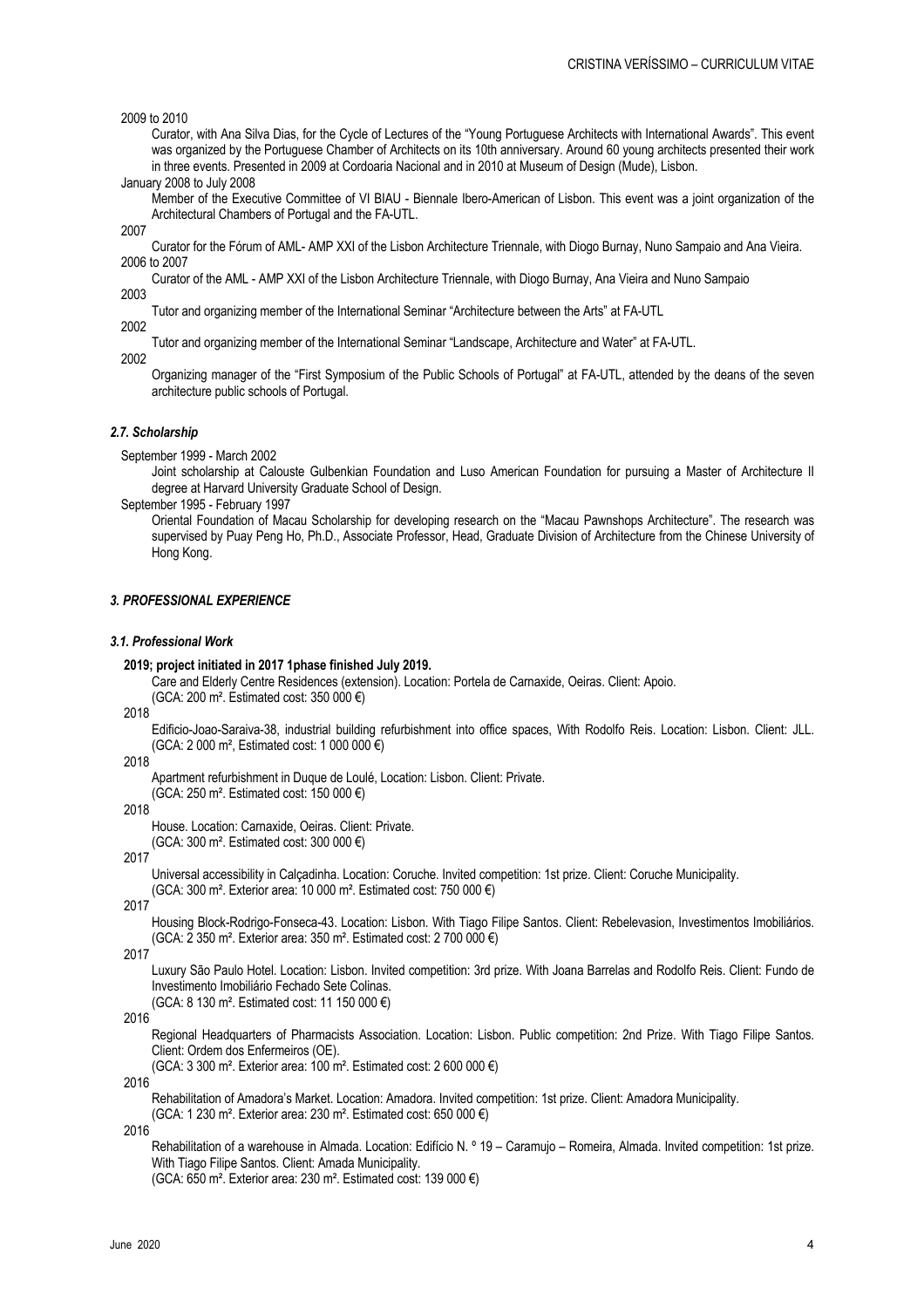# Community Centre of Caxinas. Location: Amadora. Competition with previous qualification. Client: Amadora Municipality. (GCA: Sports arena 3.977,40 m², administration headquarters 1 305 m², sports field 3 017 m², exterior spaces 4 502 m², housing block - Phase 2: 4 184 m<sup>2</sup>. Estimated cost: 3 000 000  $\epsilon$ ) ISEG – Edifício de Investigação. Location: Lisbon. Public competition. With Tiago Filipe Santos. Client: University of Lisbon. (GCA: 2 373 m². Estimated cost: 1 500 000 €) Library and Toy Museum, Torres Vedras. Location: Torres Vedras. Public competition. Client: Torres Vedras Municipality. (GCA: 7 453 m². Estimated cost: 5 800 000 €) Vertical Parking for Sintra, Public competition, Client: Sintra Municipality. (GCA: Parking: 23 650 m², GCA commercial areas: 1 000 m², pedestrian bridge: 182 m². Estimated cost: 7 500 000 €) **2015 project completed in 2018** Santa Marta 22 Condominium, St. Santa Marta, Lisbon, with Domus Concept and Tiago Filipe Santos. Client: João Fernandes e Cristóvão Lopes, Lda. (GBA: 1.400 m<sup>2</sup>. Estimated cost for construction: 1 400 000  $\epsilon$ ) Public International competition for the Fuente SPA, Santa-Canarias, Spain, with Joana Barrelas and Rodolfo Reis. Client: La Palma Municipality. (GBA: 4 994 m². Estimated cost: 8 500 000 €) **2015; project completed in 2018** Rede Claro Offices, Lumiar, Lisbon. With Tiago Santos and Fluxograma. Client: Rede Claro. (GBA: 150 m². Estimated cost: 55 000 €) 2014; **1st phase completion 2019** Public international competition for the Students Residences, Alto Ajuda, with Joana Barrelas e Rodolfo Reis. Client: University of Lisbon. (GBA: 6 694 m². Estimated cost: 4 450 660 €) Church and Social Centre, CCB7, Luanda, Angola, with JIM Fernandes and Tiago Filipe Santos. Client: SONIP.

(GBA: 2 500 m². Estimated cost: 4 000 000 €)

# 2014

2014

2016

2016

2016

2016

2015

Public international competition for the Nursing School for the Sta. Maria Hospital, Lisbon. With Tiago Santos. Client: University of Lisbon. (GBA: 10 501 m². Estimated cost: 6 293 000 €)

2014

Public international competition for the EcoBairro, Boavista Neighborhood, Lisbon. Client: Lisbon Municipality. (GBA: 852 m². Estimated cost: 438 000 €)

#### 2014

Clássicos II, Talatona, Luanda, Angola, with JIM Fernandes e Tiago Filipe Santos. Client: Angola Government. (GBA: 70 000 m². Estimated cost: 23 500 000 €)

#### 2013

Private competition for the Quinta Pinhal da Torre, Alpiarça, Santarem. With Tiago Santos. Client: Socei.

(GBA: 2 778 m². Estimated cost: 2 820 000 €) 2013

Public international competition for the Setúbal Public Library. With Tiago Santos. Client Setúbal Municipality. (GBA: 4 342 m². Estimated cost: 3 599 000 €)

# 2013

Public competition for Silo-Bairro-Alto-EMEL, Client EMEL.

(GBA: 5 980 m². Estimated cost: 3 642 000, €)

#### **2013; project completed in 2015**

House in Santarém, Portugal, with Tiago Santos, Client: Nuno Ferreira

(GBA: 500 m². Estimated cost: 250 000 €)

# **2013; project completed in 2016**

Public competition for Mora Megalithic Museum; Portugal. Client: Mora Municipality

(GBA: 1 500 m². Estimated cost: 1 860 000 €)

#### 2012

Private competition for the Private School Mira Rio, Telheiras, Lisboa. With LGLS and Tiago Santos. Client: Socei. (GBA: 7 500 m². Estimated cost: 5 000 000 €)

2012

Public International competition for the Science and Technology Park– Opole, Poland. Client: Ministry of Science and Technology, Poland

(GBA: 9 000 m². Estimated cost: 10 000 000 €)

2012

Public International competition for the Sport Objects Rakican, Eslovénia. With Tiago Santos. Client: Education Ministry of Eslovenia.

(GBA: 2 300 m². Estimated cost: 2 900 000 €)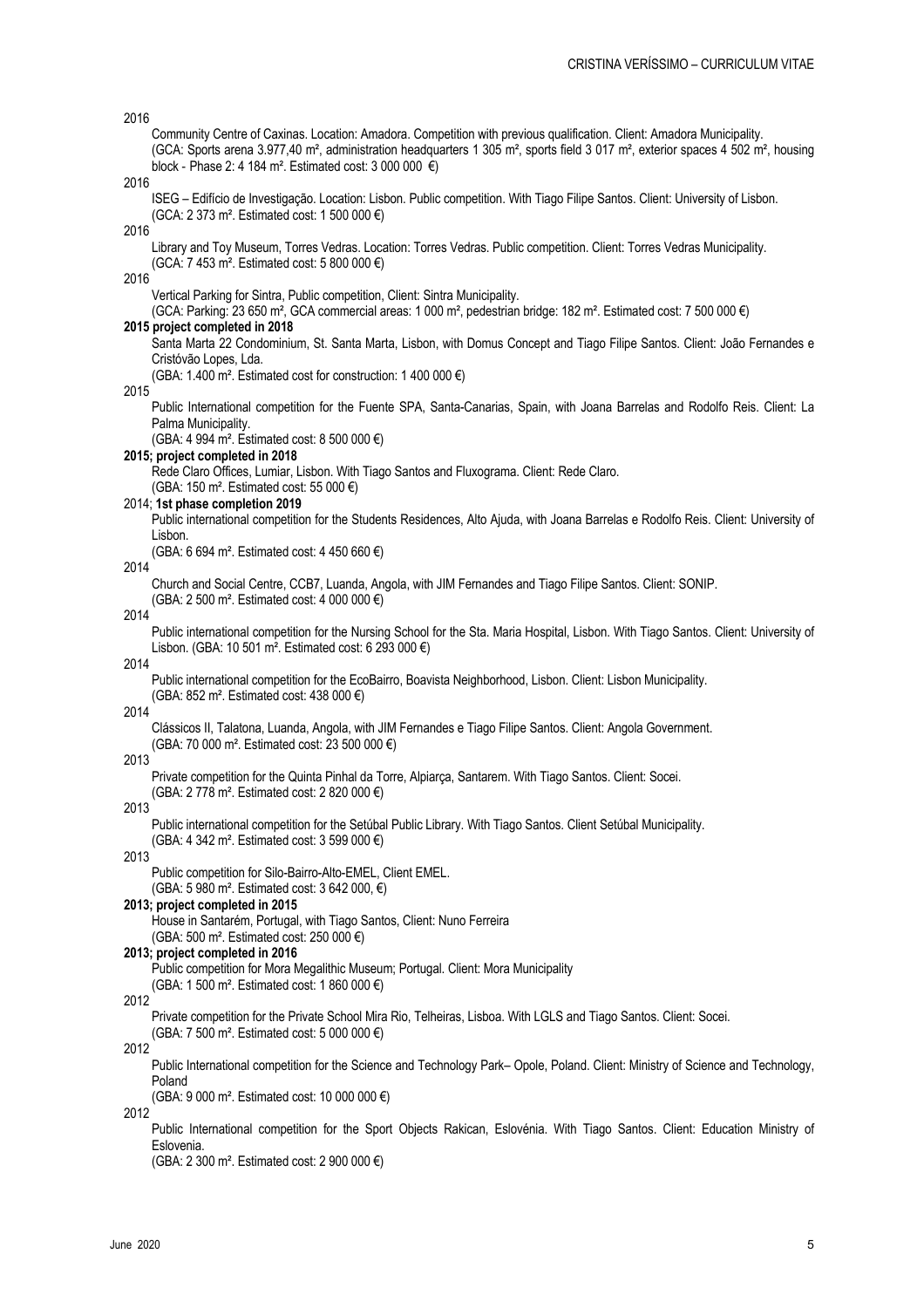#### **2012**; **project completed in 2013**

Master plan for the village of Caio Gembo, Cabinda, Angola. With Domus Concept and Tiago Santos. Client: Angola Government. (GBA: 12 250 m²)

2012

Public International competition for the Slovenia National and University Library - NUK I, Lubliana, Slovenia. With Tiago Santos. Client: Ministry of Science and Technology of Bialystok.

(GBA: 33 000 m². Estimated cost: 42 500 000 €)

2012

Public International competition for the old Arsenal Power Plant to a Gallery and Cultural Centre, Bialystok, Poland. Client: Municipality of Bialystok

(GBA: 3 500 m². Estimated cost: 4 000 000 €)

2012

Public International competition for the Rakican School Sports Pavilion, Rakican, Slovenia. Client: Municipality of Rakican. (GBA: 3 000 m². Estimated cost: 3 000 000 €)

2012

Public International competition for the NUK II - Slovenia National and University Library, Liubliana, Slovenia. Client: Slovenia Government

(GBA: 30 000 m². Estimated cost: 43 000 000 €)

2012

Public International competition for the Slovenj Gradec School Center, Slovenj, Slovenia. Client: Municipality of Slovenj. (GBA: 6 000 m². Estimated cost: 5 000 000 €)

2012

Public competition for the Public Library and Municipal Archives of Grândola, Grândola. Client: Municipality of Grândola. (GBA: 4 000 m². Estimated cost: 28 000 000 €)

2012

Public international competition for the University of Coimbra, Faculty of Medicine Health Research Laboratories, Coimbra. Client: University of Coimbra. (GBA: 9 500 m². Estimated cost: 8 500 000 €)

2011

Public international competition for the Figueira da Foz seaside and waterfront urban design, Figueira da Foz. Client: Municipality of Figueira da Foz. (GBA: 18 500 m². Estimated cost: 30 000 000 €)

 $201'$ 

Public competition for the Municipal Public Swimming Pools, Marinha Grande. Client: Municipality of Marinha Grande. (GBA: 5 000 m². Estimated cost: 3 500 000 €).

2011

Public competition for the Refurbishment of the Municipal Market of Seia, Seia. Client: Municipality of Seia. (GBA: 3 000 m². Estimated cost: 3 400 000 €)

2011

Public competition for the Tesla Business incubator Urban Park Headquarters, Coimbra. Client: Tesla Business incubator Urban Park.

(GBA: 6 000 m². Estimated cost: 3 000 000 €)

2011

Public competition for Alcobaça urban Park, Alcobaça. Client: Alcobaça Municipality

(GBA: 10 000 m². Estimated cost: 3 000 000 €)

2011

Public competition for Velas Kindergarten, Primary and High School, Velas, Azores. Client: Azores Education Board, Velas Municipality. (GBA: 10 500 m². Estimated cost: 11 500 000 €)

2011

Public competition for the Carnival Cultural Centre of Torres Vedras, Torres Vedras. Client: Municipality of Torres Vedras. (GBA: 5 000 m². Estimated cost: 4 500 000 €)

2011

Public competition for an open air Swimming Pool at the waterfront of Funchal, Madeira. Client: Funchal Port Authority. (GBA: 6 000 m². Estimated cost: 6 200 000 €)

2010

International public competition for the Santiago Idanez Museum, Ponte Genaave. With Tiago Santos. Client: Ponte Genaave Municipality, Spain. (GBA: 2 300 m². Estimated cost: 2 000 000 €)

2010

Public competition for a swimming pool and an aquatic centre in Caldas de Manteigas. With Tiago Santos. Client: Manteigas Municipality. (GBA: 7 000 m². Estimated cost: 6 000 000 €)

#### **2010**; **project completed in 2012**

Urban studies project for the characterization and regeneration of the historic urban areas of Seixal and Arrentela. With Luisa Reis Paula. Client: Seixal Municipality.

2010

Public competition for the Luis António Verney Primary and High School. With Domus Concept and Tiago Santos. Client: Parque Expo. (GBA: 6 700 m². Estimated cost: 5 800 000 €)

# **2010**; **project completed in 2012**

Braancamp Freire High School, Pontinha, Odivelas, Lisbon. Client: Parque Escolar. (GBA: 17 000 m². Estimated cost: 12 000 000 €)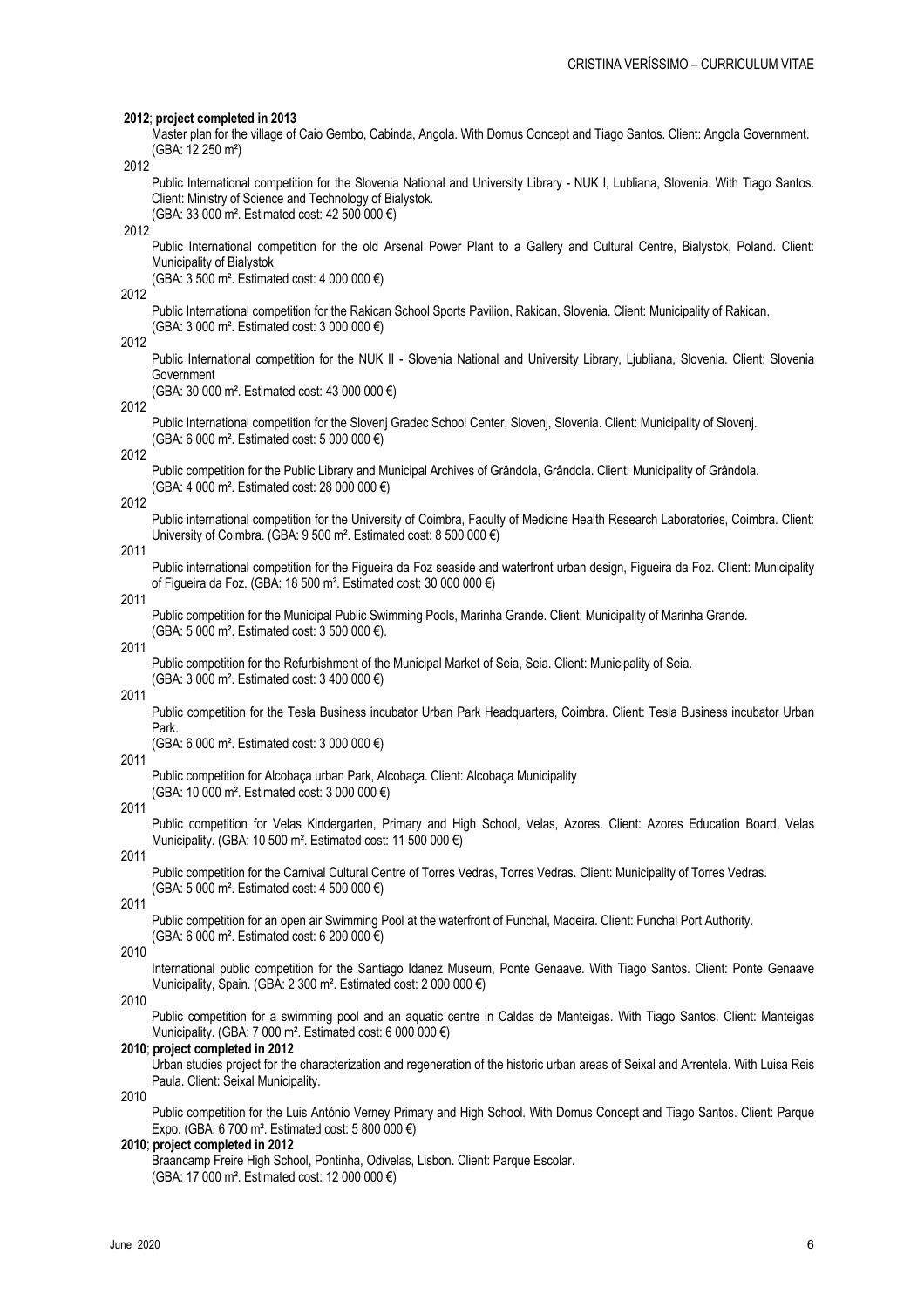| 2010 |                                                                                                                                                                                                                  |
|------|------------------------------------------------------------------------------------------------------------------------------------------------------------------------------------------------------------------|
|      | Municipal Market of Algés. Client: Oeiras Municipality.                                                                                                                                                          |
|      | (GBA: 1 600 m <sup>2</sup> . Estimated cost 1 400 000 €)<br>2010; project completed in 2013                                                                                                                      |
|      | Arraiolos Tapestry Museum, Arraiolos. Client: Arraiolos Municipality.                                                                                                                                            |
|      | (GBA: 1 000 m <sup>2</sup> . Estimated cost 1 100 000 €)                                                                                                                                                         |
| 2010 |                                                                                                                                                                                                                  |
|      | Public competition for the Phoenician Museum and centre, Tavira. With Tiago Santos. Client: Tavira Municipality.<br>(GBA: 900 m <sup>2</sup> . Estimated cost: 1 000 000 €)                                      |
| 2010 |                                                                                                                                                                                                                  |
|      | Public competition for the Pirâmide car park, Linda-a-velha. With Tiago Santos. Client: Oeiras Municipality.                                                                                                     |
|      | (GBA: 5 400 m <sup>2</sup> . Estimated cost: 1 500 000 €)                                                                                                                                                        |
| 2010 | International public competition for the requalification of the building of the Tram Museum of Porto. With Tiago Santos. Client:                                                                                 |
|      | STCT - Porto Public Transport Society.                                                                                                                                                                           |
|      | (GBA: 13 300 m <sup>2</sup> . Estimated cost: 9 000 000 €)                                                                                                                                                       |
| 2010 | International prequalification competition for the Centre for Water and Life, Oeiras. With AT 93. Client: Oeiras Municipality.                                                                                   |
|      | (GBA: 2 600 m <sup>2</sup> . Estimated cost: 3 000 000 €)                                                                                                                                                        |
| 2010 |                                                                                                                                                                                                                  |
|      | International public competition for the Contemporary Architectural Foundation Headquarters, Córdova. Client: Fundacion da                                                                                       |
|      | Arquitectura Contemporânea, Córdova, Spain. (GBA: 900 m <sup>2</sup> . Estimated cost: 1 000 000 €)<br>2010; project completed in 2015                                                                           |
|      | Transforma Studios and headquarters, Torres Vedras. With Pedro Gadanho. Client: Transforma Cultural Association, Torres                                                                                          |
|      | Vedras. (GBA: 900 m <sup>2</sup> . Estimated cost: 500 000 €).                                                                                                                                                   |
| 2009 | International public competition for Korça Historical Centre Master Plan, Korça, Albania. With Domus Concept, Atelier Base and                                                                                   |
|      | Tiago Santos. Client: City of Korça. (GBA: 130 000 m <sup>2</sup> )                                                                                                                                              |
| 2009 |                                                                                                                                                                                                                  |
|      | International public competition for the Institute of Health Research and Innovation, University of Porto, Porto. With Atelier Base                                                                              |
| 2009 | and Tiago Santos. Client: University of Porto, Porto. (GBA: 19 500 m <sup>2</sup> . Estimated cost: 15 000 000 €)                                                                                                |
|      | Public competition for a multipurpose hall in Vila Franca de Xira. With Atelier Base and Tiago Santos. Client: Vila Franca de Xira                                                                               |
|      | Municipality. (GBA: 4.500 m <sup>2</sup> . Estimated cost: 3 000 000 $\epsilon$ )                                                                                                                                |
|      |                                                                                                                                                                                                                  |
| 2008 |                                                                                                                                                                                                                  |
|      | Municipal Library, Cartaxo. With Baixa, Atelier de Arquitectura. Client: Cartaxo Municipality.<br>(GBA: 3 300 m <sup>2</sup> . Estimated cost: 2 900 000 €)                                                      |
| 2008 |                                                                                                                                                                                                                  |
|      | Residential, office and commercial building, Huambo, Angola. Client: Imocom.                                                                                                                                     |
| 2007 | (GBA: 16 000 m <sup>2</sup> . Estimated cost: 11 000 000 €)                                                                                                                                                      |
|      | International public competition for the refurbishment of Parque Mayer and Botanical Gardens, Lisbon. Client: Lisbon Municipality.                                                                               |
|      | (GBA: 88 000 m <sup>2</sup> . Estimated cost: 88 000 000 €)                                                                                                                                                      |
| 2007 |                                                                                                                                                                                                                  |
|      | International public competition for the Oeiras Forum, Oeiras. Client: Oeiras Municipality.<br>(GBA: 41 000 m <sup>2</sup> . Estimated cost: 31 500 000 €)                                                       |
|      | 2007; project completed in 2011                                                                                                                                                                                  |
|      | House Louro, Grândola. Client: Carla and Jorge Louro.                                                                                                                                                            |
| 2007 | (GBA: 350 m <sup>2</sup> . Estimated cost 300 000 €)                                                                                                                                                             |
|      | Urban design detail master plan for Luís Simões Headquarters, Moninhos, Loures. Client, Luís Simões, SA.                                                                                                         |
|      | (GBA: 5 000 m <sup>2</sup> . Estimated cost: 1 200 000 €)                                                                                                                                                        |
| 2007 |                                                                                                                                                                                                                  |
|      | Public competition for the Educational Centres of Assentiz, Pedrógão, Santa Maria e Olaio, Torres Novas. Client: Torres Novas<br>Municipality. (GBA total: 23 000 m <sup>2</sup> . Estimated cost: 7 300 000 €). |
| 2007 |                                                                                                                                                                                                                  |
|      | Limited prequalification competition for the roofs of the Ferreira Borges Street, Coimbra. Client: Coimbra Municipality.                                                                                         |
|      | (GBA: 4 500 m <sup>2</sup> . Estimated cost: 300 000 €)<br>2007; project completed in 2009                                                                                                                       |
|      | House Mendes, Marisol, Caparica. Client: José Mendes.                                                                                                                                                            |
|      | (GBA: 120 m <sup>2</sup> . Estimated cost: 12 000 €)                                                                                                                                                             |
| 2006 | Invited competition for the Vodafone Headquarters in Porto. Client: Vodafone.                                                                                                                                    |
|      | (GBA: 7 500 m <sup>2</sup> . Estimated cost: 4 540 000 €)                                                                                                                                                        |
| 2006 | Invited competition for the Market and urban refurbishment of the surrounding area, Paderne. Client: Albufeira Municipality.                                                                                     |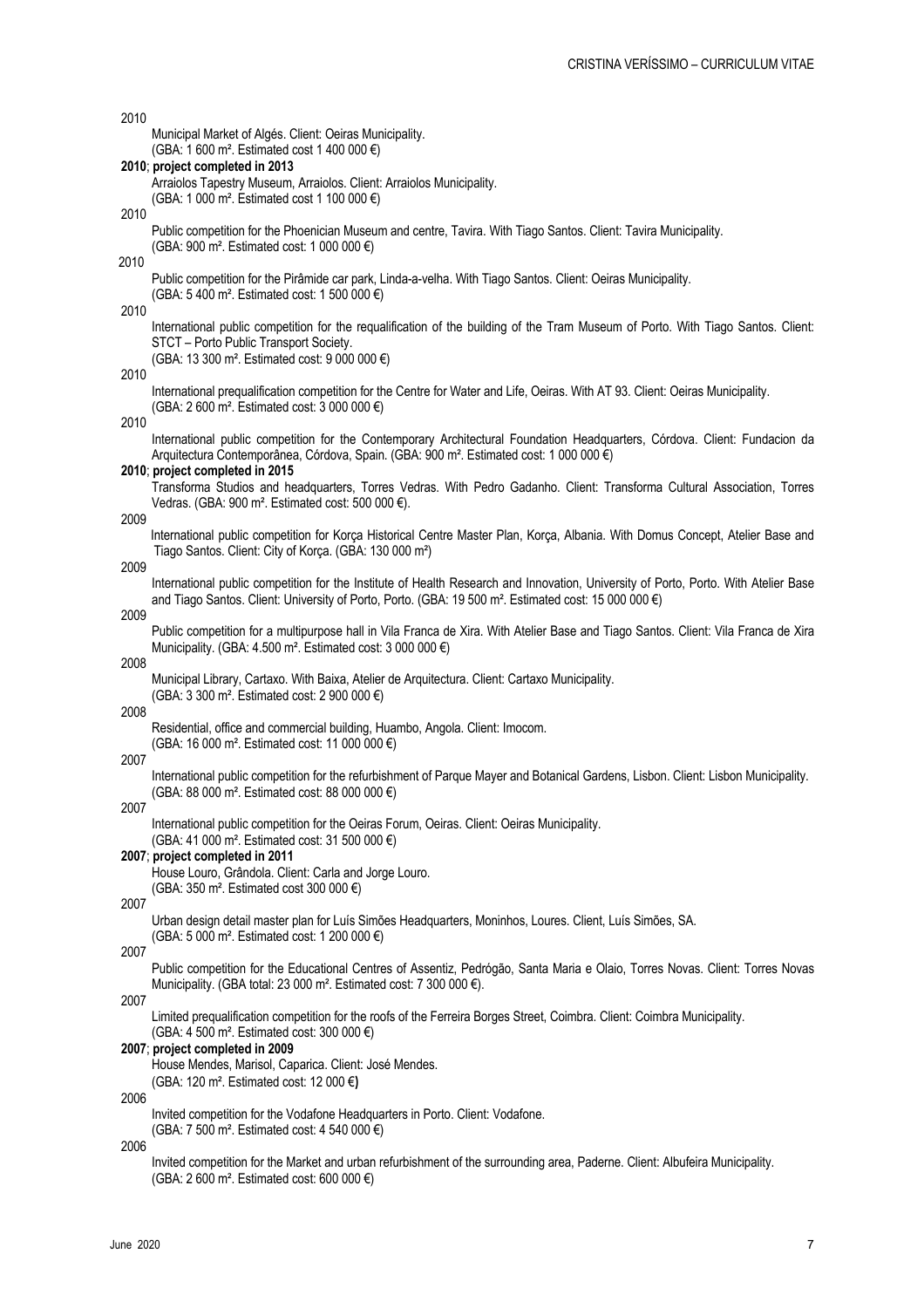| 2006 |                                                                                                                                                                                                              |
|------|--------------------------------------------------------------------------------------------------------------------------------------------------------------------------------------------------------------|
|      | International public competition for the Kultural Yard, Helsingor, Denmark. Client: Helsingor Municipality.<br>(GBA: 10 000 m <sup>2</sup> . Estimated cost: 11 000 000 €)                                   |
|      | 2005; project completed in 2009<br>House Jarego, Cartaxo. Client: Sílvia and João Jarego.                                                                                                                    |
| 2005 | (GBA: 350 m <sup>2</sup> . Estimated cost: 300 000 €)                                                                                                                                                        |
|      | Public competition for a Primary School in Lagoa, Açores. Client: Lagoa Municipality.                                                                                                                        |
|      | (GBA: 11 500 m <sup>2</sup> . Estimated cost: 8 420 000 €)<br>2005; project completed in 2008                                                                                                                |
|      | House Mateus, Caselas Neighbourhood, Lisbon. Client: Isabel and João Mateus.                                                                                                                                 |
|      | (GBA: 190 m <sup>2</sup> . Estimated cost: 150 000 €)                                                                                                                                                        |
|      | 2004; project completed in 2007<br>Housing and office building, Cartaxo. Client: Jubelta.                                                                                                                    |
|      | (GBA: 1 000 m <sup>2</sup> . Estimated cost: 600 000 €)                                                                                                                                                      |
| 2004 |                                                                                                                                                                                                              |
|      | Invited competition for a kindergarten in Vale de Pedra, Cartaxo. Client: Cartaxo Municipality<br>(GBA: 500 m <sup>2</sup> . Estimated cost: 350 000 $\epsilon$ )                                            |
| 2004 |                                                                                                                                                                                                              |
|      | Limited pre-qualification competition for the Ingote Civic Centre, Coimbra. Client: Coimbra Municipality.<br>(GBA: 11 000 m <sup>2</sup> . Estimated cost: 9 000 000 €)                                      |
| 2004 |                                                                                                                                                                                                              |
|      | Project for a car park, a cafeteria and housing in Damasceno Monteiro Street, Graça, Lisbon. Client: EMEL / Lisbon Municipality,                                                                             |
| 2003 | Experimenta. (GBA: 10 500 m <sup>2</sup> . Estimated cost: 5 400 000 $\epsilon$ )                                                                                                                            |
|      | International public competition for the refurbishment of the Garrett Theatre in Póvoa do Varzim. Client: Póvoa do Varzim                                                                                    |
|      | Municipality. (GBA: 4 500 m <sup>2</sup> . Estimated cost: 5 000 000 $\epsilon$ )                                                                                                                            |
| 2002 | Invited competition for the urban and architectural design of D. Maria Street, CacémPolis, Cacém. Client: Polis Cacém.                                                                                       |
|      | (GBA: 13 500 m <sup>2</sup> . Estimated cost: 8 600 000 €)                                                                                                                                                   |
| 2001 |                                                                                                                                                                                                              |
|      | Invited competition for the Business School of the Tagus Valley, Cartaxo. Client: Cartaxo Municipality.<br>(GBA: 3 500 m <sup>2</sup> . Estimated cost: 2 400 000 €)                                         |
|      | 2001; project completed in 2003                                                                                                                                                                              |
|      | Elderly Day Centre, 5 of December Square, Cartaxo. Client: Cartaxo Municipality.<br>(GBA: 300 m <sup>2</sup> . Estimated cost: 180 000 €)                                                                    |
|      | 2000; first phase completed in 2002                                                                                                                                                                          |
|      | Urban design and architectural design for a housing project, Arneiros Neighbourhood, Caldas da Rainha. Client: Imocom.                                                                                       |
|      | (250 units; GBA: 30 000 m <sup>2</sup> . Estimated cost: 12 000 000 €)<br>1999; project completed in 2000                                                                                                    |
|      | Refurbishment of the changing rooms of the Valentim de Carvalho TV Studios, Paço d'Arcos. Client: Valentim de Carvalho                                                                                       |
|      | Studios (GBA: 350 m <sup>2</sup> . Estimated cost: 280 000 €)                                                                                                                                                |
|      | 1999 to 2000<br>Refurbishment of an old stable into a house, Gaio Farm, Cartaxo. Client: Maria and António Albuquerque.                                                                                      |
|      | (GBA: 400 m <sup>2</sup> . Estimated cost: 280 000 €)                                                                                                                                                        |
|      | 1999 to 2015                                                                                                                                                                                                 |
|      | Urban design and architectural design for an urban park and a housing project, Quinta das Correias, Cartaxo. Client: Imocom.<br>(410 units; GBA total: 60 000 m <sup>2</sup> . Estimated cost: 24 000 000 €) |
|      | 1998; project completed in 2000                                                                                                                                                                              |
|      | Urban design master plan and architectural design for a housing project in Montes de Azurva, Aveiro. Client: Imocom.<br>(60 units; GBA total: 9 000 m <sup>2</sup> . Estimated cost: 4 000 000 €)            |
| 1996 |                                                                                                                                                                                                              |
|      | International ideas competition for the Hong Kong Monument for 1997, Hong Kong. With Carlos José, Diogo Burnay, Francesca                                                                                    |
| 1991 | Carlotta, João Palla, Sérgio Spencer, Marta Gomes, Paulo Rego and Rui Leão.                                                                                                                                  |
|      | International Ideas competition "Europan 2", Berlin. With Diogo Burnay and Miguel Veríssimo.                                                                                                                 |
| 1990 |                                                                                                                                                                                                              |
| 1990 | Public competition for the extension of Dulwich Picture Gallery, London. With Diogo Burnay, Miguel Veríssimo and Ingo Stubner.                                                                               |
|      | Public competition for Cardiff Castle Visitors Centre, Cardiff Castle, Cardiff. With Diogo Burnay and Ingo Stubner.                                                                                          |
| 1989 | Public ideas competition for urban refurbishment of the Campo da Vinha, Braga. With Diogo Burnay and João Paulo Martins.                                                                                     |
| 1989 |                                                                                                                                                                                                              |
|      | dian for Fund 00, On dia, Milk Diana Dungay                                                                                                                                                                  |

Public competition for the Portuguese Pavilion for Expo 92, Seville. With Diogo Burnay, José Spencer and João Paulo Martins.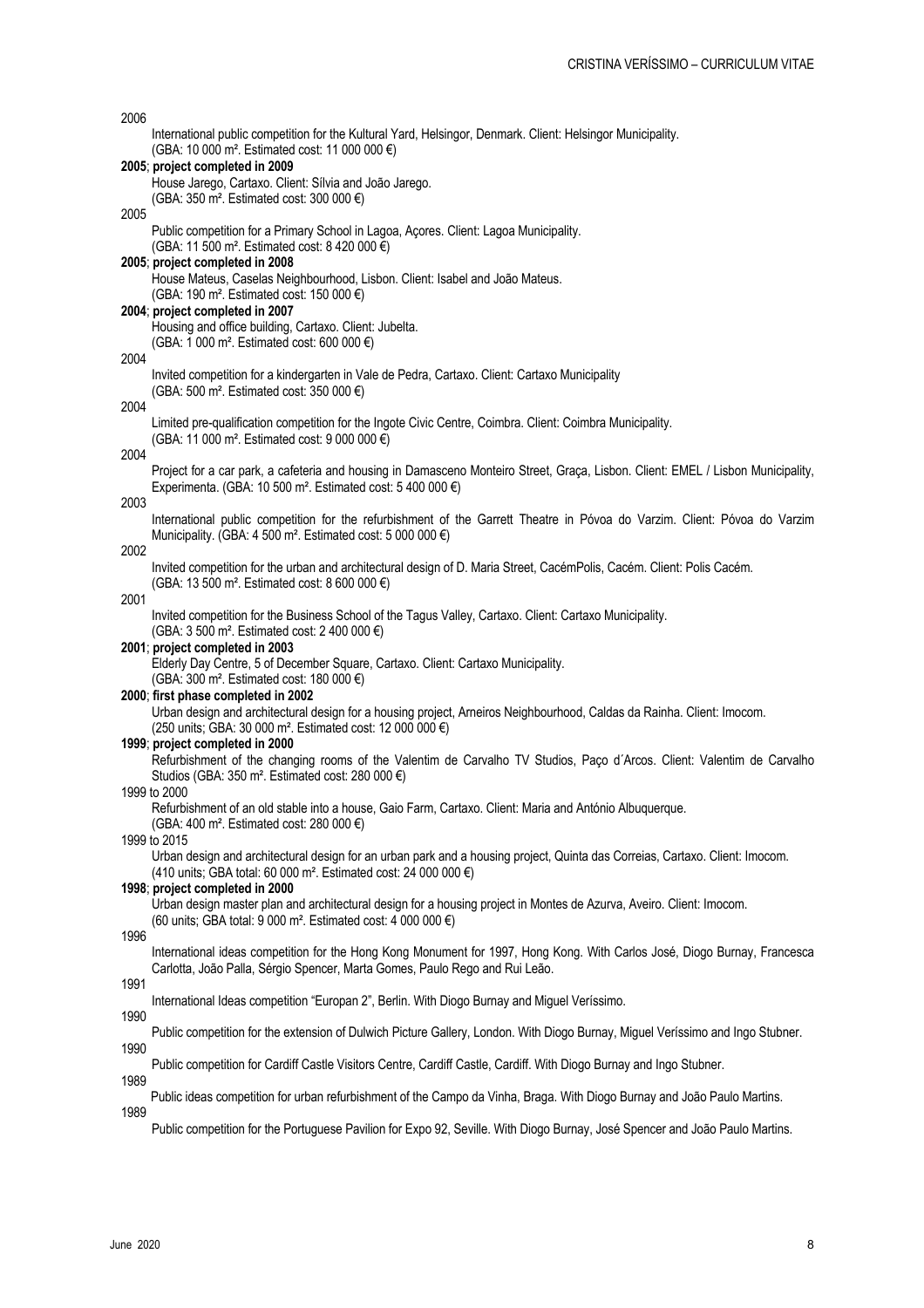# *4. ACADEMIC EXPERIENCE*

## *4.1. Teaching Experience and Academic Events*

2020

Coordinator of ARCH 3001: B1 Design, School of Architecture, Dalhousie University.

2019

Replacing James Forren as the Faculty of Architecture Representative for 9th grade African students' event. It is organized by: Delmore "Buddy" Daye Learning Institute Excellence in Africentric Education and Research; NSAA; School of Architecture and Planning of Dalhousie University. The event is trying to engage the 9<sup>th</sup> grade African students the possibility of architecture and planning as a career. The first event is on March 6th.

2010

Participation in the panel 'What do I do when…??' October 1, 2019. The panel discussed common situations that may create tensions in the classroom for faculty TAs, and learners. Panellists: Raghav Sampangi, Ph.D. Instructor at the Faculty of Computer Science, Director of the Master of Applied Computer Science (MACS) program; Matthew Schnurr, Ph.D., Associate Professor and Graduate Coordinator, International Development Studies, Dalhousie University; Sara Kirk, Ph.D., Professor of Health Promotion, Faculty of Health, Scientific Director of the Healthy Populations Institute. Organized by Dalhousie University | Centre for Learning and Teaching.

2019

Co-coordinator (with Niall Savage), ARCH 3002: B2 Design, School of Architecture, Dalhousie University

2018

Co-coordinator (with Christine Macy), ARCH 3001: B1 Design, School of Architecture, Dalhousie University. Directed the workshop "Mobility and Urban Project in Intermediate Cidades" in the course "Research Workshop and Urban Project" in the master's in urban project at the School of Architecture, Pontifical Catholic University of Chile. With professors Rocio Hidalgo, Ricardo Hurtubia and Filipe Temtem.

2016 to 2018

Organized Research Week seminars for M5 thesis students, School of Architecture, Dalhousie University, Nova Scotia, Canada 2012

Taught the fourth-year course Conservation, Restoration and Rehabilitation in Architecture at the School of Architecture, Technical University of Lisbon

2009 to 2012

Taught architectural studio, 7<sup>th</sup> and 8<sup>th</sup> semesters, at School of Architecture, Technical University of Lisbon

2009 to 2011

Taught a post-graduate course, Bioclimatic Architecture, at School of Architecture, Technical University of Lisbon. Responsible for the module "Materials Cycle."

2007 to 2009

Taught architectural studio, 7<sup>th</sup> and 8<sup>th</sup> semesters, at School of Architecture, Technical University of Lisbon 2006

Taught a post-graduate course, Bioclimatic Architecture, at School of Architecture, Technical University of Lisbon. Responsible for the module "Materials Cycle."

2004 to 2006

Taught architectural studio, 4<sup>th</sup> semester, at School of Architecture, Technical University of Lisbon

2002 to 2009

Taught architectural studio,  $3^{rd}$  year and  $5^{th}$  and  $6^{th}$  semesters, at School of Architecture, Technical University of Lisbon. 1998

Substitute Teaching Assistant for architectural studio, 5<sup>th</sup> year, at School of Architecture, Technical University of Lisbon.

# *4.2. Research Projects*

#### From 2014 - 2018

Initiated a research project, CORK: New Uses in Architecture. Coordinator of the project, organized by FA-ULisboa and Dalhousie University, involving several universities and institutions.

2003

Research and Strategy Plan for Alpedrinha Rural Village. Coordinator of the project, with Luísa Reis Paulo and Carlos Ferreira, at FA-UTL

2001 to 2002

Master's thesis, "Disposable Beauty – Materiality in Architecture" (misuse and reuse of materials in architecture, with cork as a case study), at Harvard University Graduate School of Design, USA.

1995 to 1997

Research on the Pawnshop Towers of Macau, with a scholarship at the Oriental Foundation of Macau.

## *4.3. Academic Juries at Other Architecture Schools*

2019

Academic Jury of the "NYCUM SCHOLARSHIP 2019". Dalhousie University, 13th February 2014 to 2019

IST, University of Lisbon: 1st year studio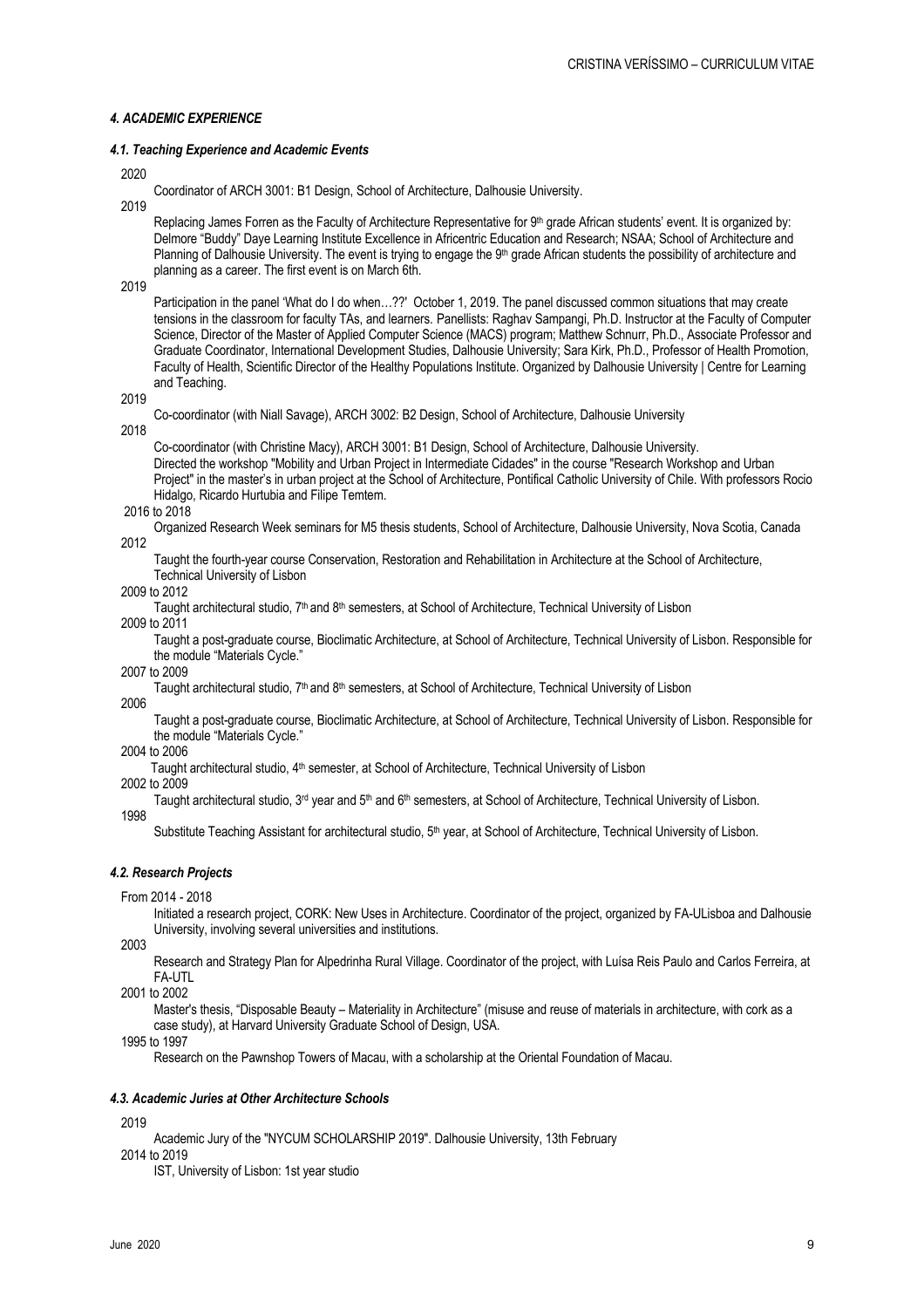2016 and 2018

Évora University: 5th year studio 2016 to 2017

UC de Arquitetura ISCTE: 2nd year studio

2016

UC de Arquitetura, ISCTE: MIA 3rd year Studio,

2016 and 2015

External reviewer for three students in the Halifax Design Studio of the RAIC Syllabus Diploma Program. (design studio components of the program in NS region running by Tom Emodi and Benjie Nycum)

2014 to 2016

FA, University of Lisbon

2007, 2008

Innsbruck University, Austria

2010 to 2012

Technical University of Lisbon: co-supervision of two master's students

2007, 2010, 2012

Universidde de Evora, Alentejo, Portugal

2009 and 2010

Dalhousie University, Canada ISCTE: 3rd year studio

2006

University Lusófona, Lisbon

University Moderna, Setúbal, Portugal: 5th year studio

# 2005

University of Minnesota, College of Architecture and Landscape Architecture: Mexico studio

2003 and 2004 IST, Technical University of Lisbon

2000 to 2002

Boston Architectural College: 1st, 2nd, 3rd, and 4th year studios

1997

Hong Kong University, Department of Architecture: 2nd year studio

Chinese University of Hong Kong, Department of Architecture: 1st, 2nd, 4th and 5th year studios

# *4.4. Graduate Thesis Supervision*

2020

LeBlanc, Sara, *Natural [Re]connection: Facilitating the Development of Preschool Children Through Nature Rich Environments* Liu, Xiaoou, *[Siheyuan] = Harmony: Recover Harmony in Beijing Courtyard Houses*

Gillingham, Matthew "*Instrumental Architecture: Investigating the Live Music Venue as a Process of Gathering along the Halifax Waterfront"*

# 2019

Adnan, Jaudat *"The Missing Half: Reintegrating Women Into Pakistan's Public Spaces of Lyari, Karachi".* School award Kalman, Jennifer *"Environ(mental) Architecture: How Architecture Shapes Our Mental Health Through the Use of Public Space* L. Miller, Jody *"A New Beginning in a New Way: The Integration of Refugees in an Urban Community*" Paul Healy, Liam *"A Line in the Sand: A Sustainable Hydrological System for the Sahara Desert*

Tarnogorski, Marcel "Variation *as a Framework for Inhabitation: deriving formal generators from local human-centric typologies for new residential developments."*

Wong, Rachel *"PLACEMAKERS: Activating the Food System Through Urban Agricultural Community Spaces for Newcomers in East Calgary"*

2018

Kott, André. "Maintaining the Sacred: Adapting to a 'Post-Religious' Society Through the Reprogramming of the Early Church in Montreal." Master of Architecture thesis, Dalhousie University. School award

Cohen, Hillary. "Reconnecting with the Red: Restoring the City of Winnipeg's Relationship with its Rivers." Master of Architecture thesis, Dalhousie University.

Stare, Ashton. "Light as a Narrative of Place: Examining the Human Experience of Daylight in Public Buildings in Northern Cities." Master of Architecture thesis, Dalhousie University.

Miller, Brienne. "Gateway to the Northern Isles: Growing Tourism in Shetland Through the Lenses of Landscape." Master of Architecture thesis, Dalhousie University.

Gilmore, Sarah. "The Eudemonic City: Architectural Principles for Urban Well-Being." Master of Architecture thesis, Dalhousie University.

2017

Deter, Sarabeth. "Dimming the City." Master of Architecture thesis, Dalhousie University.

Makdani, Shalini. "The Path To Recovery: Accessing Ruins Of The Gulf War To Reveal, The Lost Narratives Of Failaka Island." Master of Architecture thesis, Dalhousie University.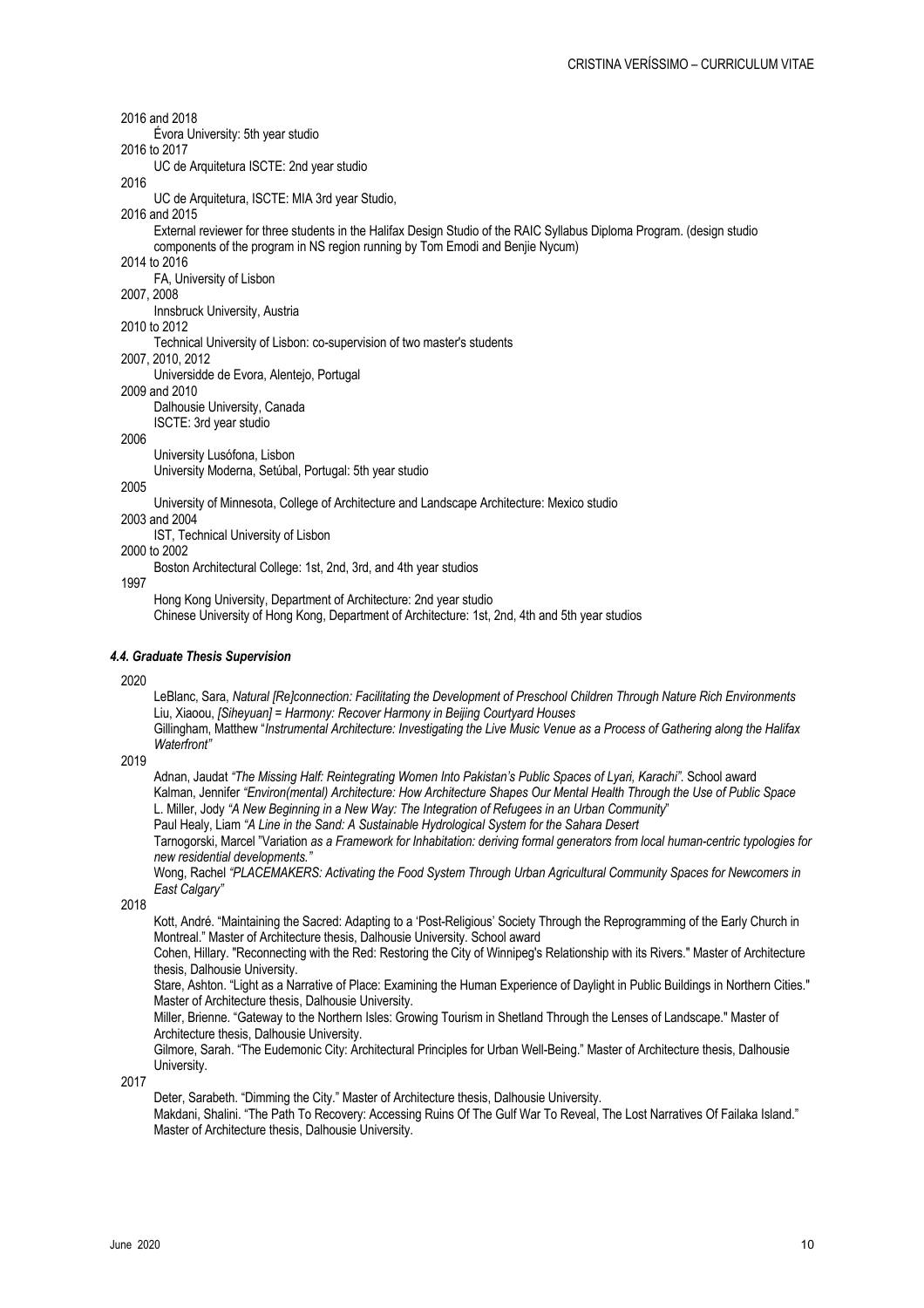2016

Innes, Meredith. "Where the Sacred meets the Everyday: A Pilgrimage in the City." Master of Architecture thesis, Dalhousie University.

Issa, Etienne. "The Archescape: Seeking the Way Out from Within." Master of Architecture thesis, Dalhousie University. Jardak, Zac. "City Within a City: An Urban Microcosm Through Connectivity." Master of Architecture thesis, Dalhousie University.

2015

Powell, Elizabeth. "Hello, World: The Exploration of a Component-Based, Systemic Approach to the Physicality of Digital Infrastructure." Master of Architecture thesis, Dalhousie University.

Bowman, Brittany. "The Parallel and the Perpendicular: Reconnecting Calgarians to the Bow River." Master of Architecture thesis, Dalhousie University.

2014

Wordsworth, Caitlin. "Reforming Refuse: Designing a Community Recycling Centre for Halifax's North End." Master of Architecture thesis, Dalhousie University.

Marcellus, Jessica. "Add Value: Pursuing Architecture that Promotes Social Prosperity and Encourages Economic Interest." Master of Architecture thesis, Dalhousie University.

2011

Simões, P. Mariana. "Construir no construído: novos modos de habitar na zona industrial de Alcântara" Master of Architecture thesis Faculdade de Arquitectura da Universidade Técnica de Lisboa.

# *5. PARTICIPATION IN SCIENTIFIC EVENTS, LECTURES, SEMINARS, CONFERENCES, PANEL DISCUSSIONS AND WORKSHOPS*

## *5.1. Lectures on Professional Work*

2020

Lecture with Rodolfo Reis on Office project Students Residencies on-line presentation, for the 3th year Students of the Faculty of Architecture of Lisbon University, 5th June.

Lecture on the Acto de Protesta, in OAXACA, Mexico, on the office work "Habitar el Espacio Publico" , on Teatro Macedonio Alcalá, 7th of March.

2019

Lecture on the office work of CVDB Arquitectos at the Frankfurt University of Applied Sciences (UAS), "Dwelling on the Public Realm", on Uhr, Städelschule Architecture Class (SAC), 14th of November

Lecture with Rodolfo Reis on Office Cork projects at Architects@Amorim, together towards sustainability at Porto, 5th-7th May. Lecture on CVDB office work and research at the 6.ª sessão do ciclo "Espaços para arquitetas", Roca Lisbon, 4th July

2018

Lecture on the office work of CVDB Arquitectos, with Diogo Burnay. NLAA Lecture Series at the Quidi Vidi Plantation, St. John's, Newfoundland and Labrador.

Lecture on office work, "CVDB: Urban Landscapes," at Pontificia Universidad Católica de Chile, Facultad de Arquitectura, Diseño y Estudios Urbanos.

2016

Lecture on office work, "Working in the Public Realm," with Diogo Burnay, at School of Architecture, University of North Carolina at **Charlotte** 

Lecture on office work, "Working in the Public Realm," at Faculdade de Arquitectura, University of Lisbon, for students in 4th year Design Studio.

2015

Lecture on office work, "Working in the Public Realm," with Diogo Burnay, at Lawrence Technological University, Detroit. Lecture on office work, "Inhabiting Landscapes - Collective Design," with Diogo Burnay, at NSCAD University, Halifax.

2014

Lecture on cork research, "Cork: New Uses in Architecture," at international workshop organized by FA-ULisboa and Dalhousie University, in Lisbon.

Lecture on cork research, "Cork: Super Material," at School of Architecture, Dalhousie University.

2011

Lecture on office work, "Escolas," in the seminar Território e Arquitectura, at the Centro Nacional de Cultura in Lisbon. Lecture on office work, with Diogo Burnay, organized by "Espaço arquitectura, Desafios Urbano" at Feira da Concreta, Oporto. Lecture on office work, "Matéria Sedimentada," with Diogo Burnay, at the first Internacional Biennial Vila Viçosa, Portugal. Lecture with Pedro Gadanho on office work, "Transforma," at "II Encontro de Arquitectura e Urbanismo Torres Vedras - Regenerar Torres Vedras," organized by Torres Vedras Municipality, at Torres Vedras, Portugal. Lecture on office work, "Escolas," with Diogo Burnay, in "Seminário 1# Projectar Escolas," at the Lusófona University,

Departamento de Arquitectura -- E.C.A.T.I., Lisbon.

Lecture on office work, "Residências de apoio à terceira idade," in "Turismo e arqueologia," Architectural Department of ISCTE, Lisbon, Portugal.

Lecture on office work, with Diogo Burnay, in "Jornadas de arquitectura: ll... saber considerar, saber ver e ... a arquitectura ll," at Universidade Lusíada, Famalicão

2010

Lecture on office work, "Centro de Apoio À terceira Idade," at "GPA Roadshow Oeiras Sustentável - Construção Sustentável," organized by the Oeiras Municipality, in Oeiras, Portugal.

Lecture on office work, with Diogo Burnay, at Dalhousie University, Halifax, Canada.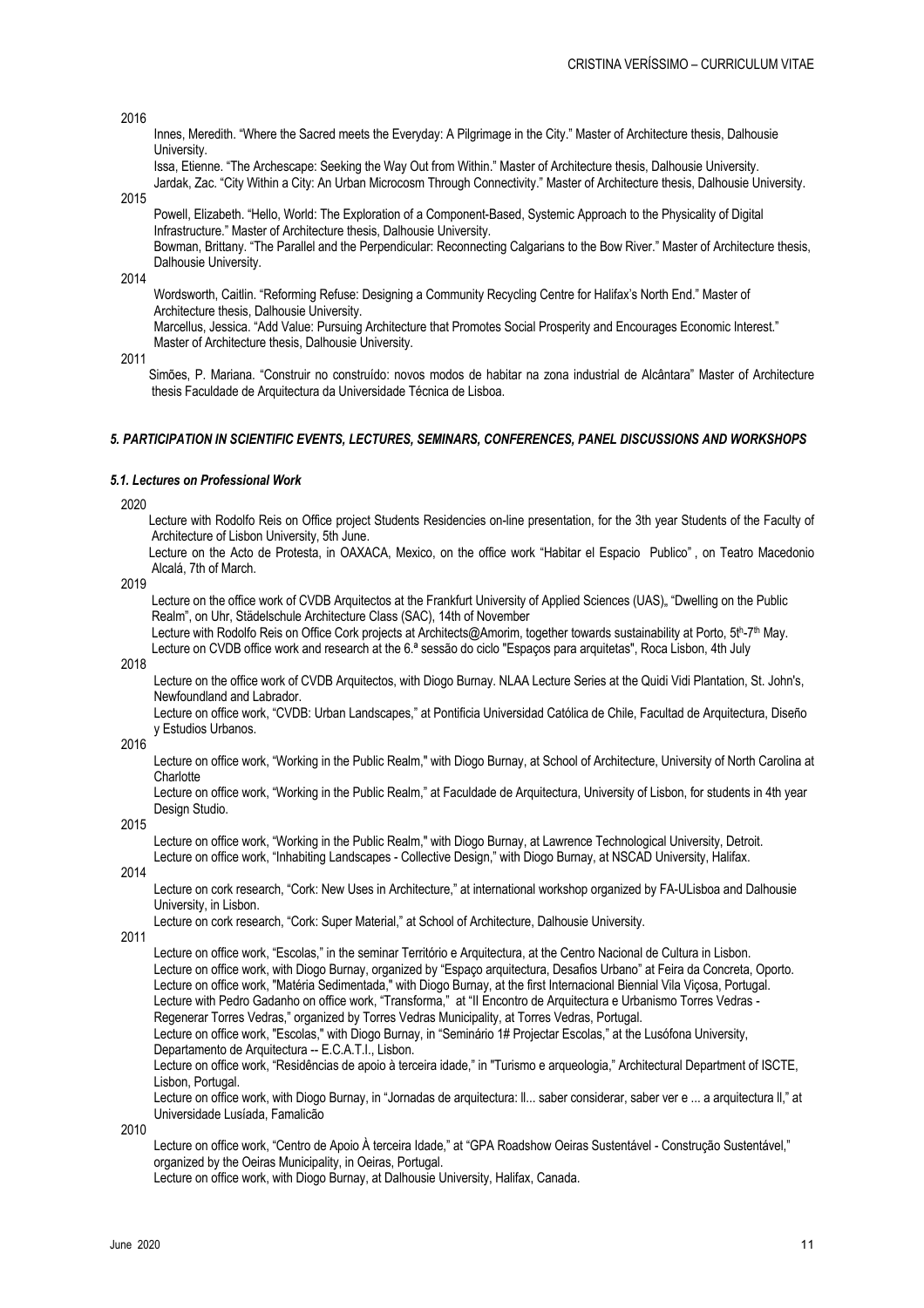# 2009

- Lecture on office work with Diogo Burnay and Tiago Santos in the cycle "WAYD: What are you doing?" organized by The Architects Chambers (OA) in Lisbon.
- Lecture on office work, "Ultimos Trabalhos," with Diogo Burnay, at Universidade Lusíada de Lisboa, Lisbon.

Lecture on office work, "Escolas," with Diogo Burnay, in the cycle "Conversas de Arquitectura," organized by NAAV, at Aveiro, Portugal.

Lecture on office work with Diogo Burnay at the Dalhousie University, Halifax, Canadá.

2008

- Lecture on office work, "Centro Cultural do Cartaxo," with Diogo Burnay, atTeatro Académico Gil Vicente, Coimbra.
- 2007

Lecture on office work, "Building Landscapes," with Diogo Burnay, at Cornell University, Ithaca, NY, USA. Lecture on office work, "Building Landscapes," with Diogo Burnay, at University of Texas at Arlington, Texas, USA.

Lecture on office work, "Construindo Paisagens," with Diogo Burnay, at Lusíada University in Oporto.

2006

Lecture on office work in Rencontres Européennes, organized by Maison Régionale de l'Architecture des Pays de la Loire, **Nantes** 

Lecture on office work in the cycle of conferences "Prática da Casa," organized by School of Architecture, Technical University of Lisbon.

Lecture on office work, "Espaços públicos pluralistas," in the "Congreso Internacional Mujer y Arquitectura - Design and Space for an Egalitarian Society," organized by Instituto de la Mujer de Extremadura (IMEX), Junta de Extremadura. Consejería de Cultura. Mérida, Spain.

2005

Lecture on office work, "Habitar paisagens | projectos e obras recentes," with Diogo Burnay, at Colegio Oficial de Arquitectos de Estremadura (COADE), Badajoz, Spain.

## *5.2. Lectures on Research Work*

#### 2019

Lecture on Cork Research, "Cork: New Uses in Architecture," at the conference Cork in Science and Applications 2019, at the Institut Català del Suro,, Cork Center Laboratory, 22nd May, Day 2: https://issuu.com/institutcataladelsuro/docs/presentations\_3-

4. (Day 1: https://issuu.com/institutcataladelsuro/docs/presentations\_1-2).

Lecture with Rodolfo Reis on Office Cork projects at Architects@Amorim, together towards sustainability at Porto, 5th-7th May.

2018

Lecture on cork research, "Cork: New Uses in Architecture," at Pontificia Universidad Católica de Chile, Facultad de Arquitectura, Diseño y Estudios Urbanos.

2016

Lecture on cork research, "Cork: New Uses in Architecture," at School of Architecture, Dalhousie University. . Lecture on cork research, "Cork: New Uses in Architecture," at 6th Sustainable Development Symposium, Granada, Spain. Lecture on cork research "Cork: New Uses in Architecture," at the Cork'In @ Daily Life, Aveiro University, Portugal. Lecture on cork research, "Cork: New Uses in Architecture," at School of Architecture, Dalhousie University.

# 2012

Lecture on cork research, "Cork: Biology, Production and Applications in Architecture," at "EWWUD European Workshop Waterfront Urban Design, Lisboa – Sines," in Lisbon.

Lecture, "Exemplos de Aplicação da Metodologia "City Induction" para o Concelho de Óbidos - exemplos de trabalhos de estudantes," in the "1.ª Conferência Oeste Evolui, Política de Solo: Novos Desafios para a Região Oeste," organized by Óbidos Municipality.

2011

Lecture on cork research, "Materiais e Sistemas para Arquitecturas Eco- Eficientes," in "Mestrado Integrado em Arquitectura, Seminários de Apoio ao Projecto Final de Mestrado," at FA-UTL.

2010

Lecture on cork research, "A Biodiversidade na Industria Corticeira," organized by Confraria do Sobreiro | Ordem Dos Engenheiros at Câmara Municipal de Portel, Portel, Portugal.

2009

Lecture on Chinese architecture research work, "A modernização das cidades Shan Shui – o estudo de Wenzhou," in the IV Fórum of Sinology at Instituto Superior de Ciências Sociais e Políticas–UTL (ISCSP), at Oporto.

2008

Lecture on cork research, "O uso da cortiça em Arquitectura," at the Seminar Inovação na Fileira da Cortiça - A experiência da corticeira Amorim, Porto.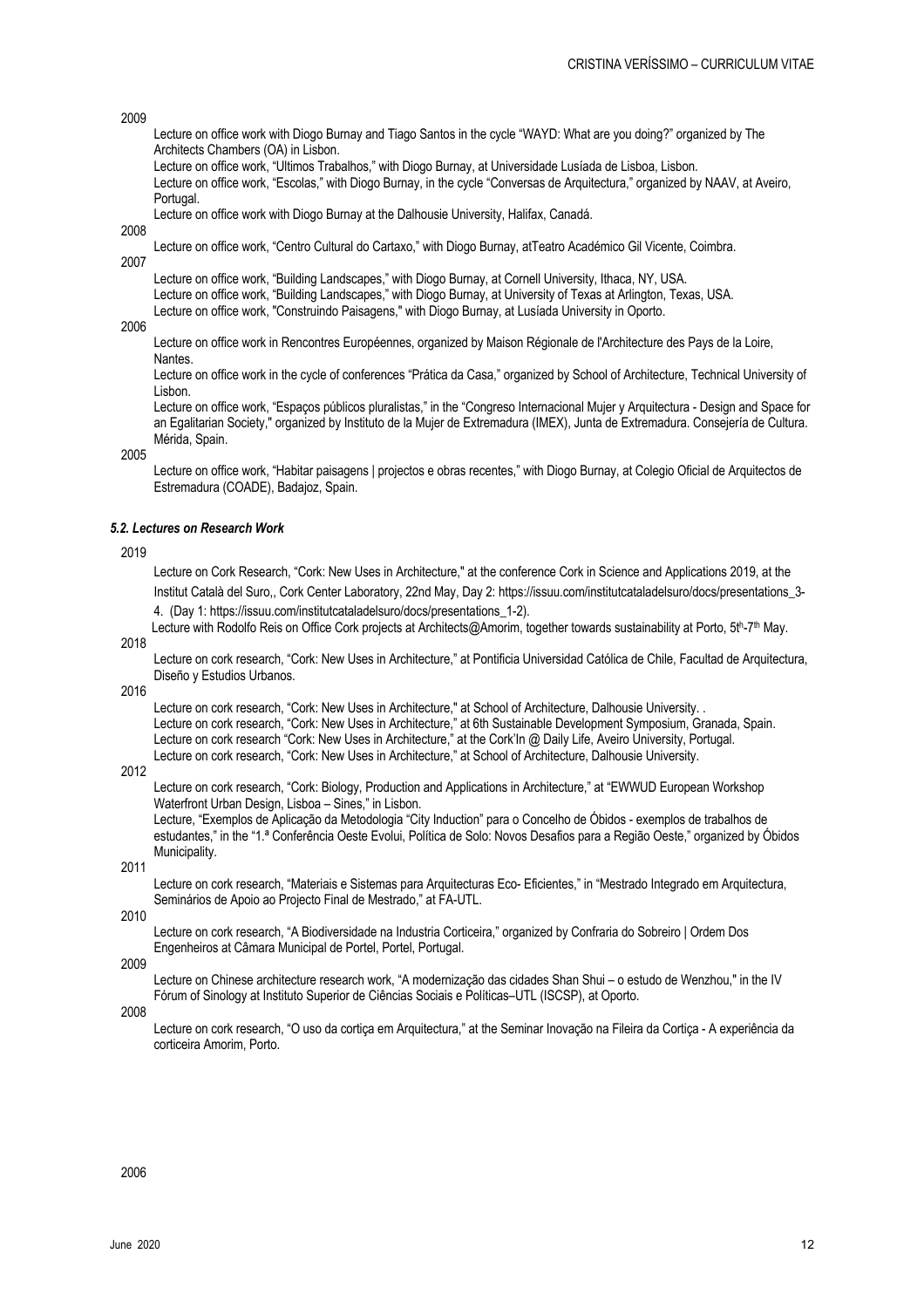Lecture on cork research, "The Use of Cork in Architecture" in the workshop "Masterclass – Design Cork," organized by susdesign at the National Institute of Engineering, Technology and Innovation (INETI).

Lecture on research work on the use, misuse and reuse of materials in architecture, "Disposable Beauty – Materiality in Architecture," at the Institute of Visual Arts, Design and Marketing (IADE).

Lecture on research work on Chinese vernacular architecture, "Cidades Asiáticas," with Diogo Burnay, at the Oriental Foundation, Lisbon.

Lecture on cork research in the Cycle of Conferences and exhibition "A Memória da Cortiça," with Carlos Oliveira Santos and Graça Filipe, "Made of Cork – do Montado a nossa Casa," at School of Architecture, Technical University of Lisbon. Lecture on the office work in the Workshop and Seminar of "Progettazione Abitazone Due, Nuovi Scenari urbani, com estudos para bairros da lata, villa 3", Facultad di Arquitectura, Diseno y Urbanismo, Controspazio i web – European Architectural Association, in Buenos Aires, Argentina.

2005

Lecture on "As Torres de Kaiping," at Instituto Superior de Ciências Sociais e Políticas–UTL (ISCSP), in the VIII Cultural Week of China.

2004

Lecture on "The Pawnshop Towers of Macau" at the Instituto Superior de Ciências Sociais e Políticas – UTL (ISCSP)," in the VI Cultural Week of China.

# *5.3. Panel Moderation*

# 2018

Moderated by Cristina Veríssimo: Sergison Bates, Speaker: Stephen Bates, Critical Distance Cycle, organized by Trienal de Arquitectura de Lisboa, at CCB – Grande Auditório. https://www.trienaldelisboa.com/programme/critical-distance/sergisonbatesen, https://vimeo.com/273662985

# *5.4. Panel Discussions*

2020

Participation on the debate "Acto de Protesta", together with: Tatiana Bilbao, Sol Camcho, Gabriela Carrillo, Loretta Castro, Frida Escobedo, Roxana Montiel.

ENCUENTRO DE ARQUITECTURA Ciudad de Oaxaca 6, 7 y 8 de Marzo, Día Internacional de la Mujer organized by Colegio de Arquitectos del Estado de Oaxaca A.C., y RootStudio

2018

Participation on the debate on "Parque das Nações in Lisbon: 20 years after one of the biggest urban expansion to Lisbon". together with Alexandre Burmester, Nuno Malheiro, Rita Almada Negreiros, Paula Torgal, Cristina Verissimo and João Queiroz e Lima. Organized by Jornal Construir at Espaço Roca 28th of June.

2017

Participation in a discussion of proposals, in the context of the SITREP Lisbon 2017 workshop. The workshop aimed to create proposals for Civic Forums - new concepts of public spaces for political, social and cultural participation. June 19th CIUL. Participation on the 3ª edition of the InterCork campaign organized by the APCOR (Cork Portuguese Association) for a group of journalists, bloggers, designers and opinion leaders from Scandinavian. June 28th

2016

Coffee Break with MArch students' group and Diogo Burnay, at Pólo Universitário da Ajuda, the Faculdade de Arquitectura, University of Lisbon, at the Estufa Real in Lisbon.

2015 2014

Guest speaker on the Open Atelier! Organized by Atelier dos Remedios, Lisbon.

Group discussion on the topic of "Quality of Life" taking place at the President's residence located at 1460 Oxford Street, Halifax. Host by Dr. Holmlund. February 27th.

2012

Panelist in the debate of the Architectural Association Visiting School Lisbon (AAVSLX), organized by the Trienal de Arquitectura de Lisboa, in Lisbon.

2011

Participation in a TV programme, "RTP2 Sociedade Civil, n 168 de 21st of November," with the title "Cortiça: mais do que a casca do Sobreiro," regarding cork work research.

2004

Panelist in the round table on the project for de Foz Côa Museum at the National Museum of Archaeology of Lisbon.

2003

Panelist in the Critic Seminar "arquitectura portuguesa recente - Influx 2 - Compulsion" discussion, with Diogo Burnay, Nuno Brandão Costa and Bernardo Rodrigues, in the celebrations of National Architecture Year at the Almeida Garrett Library, Oporto.

#### *5.5. International Workshops*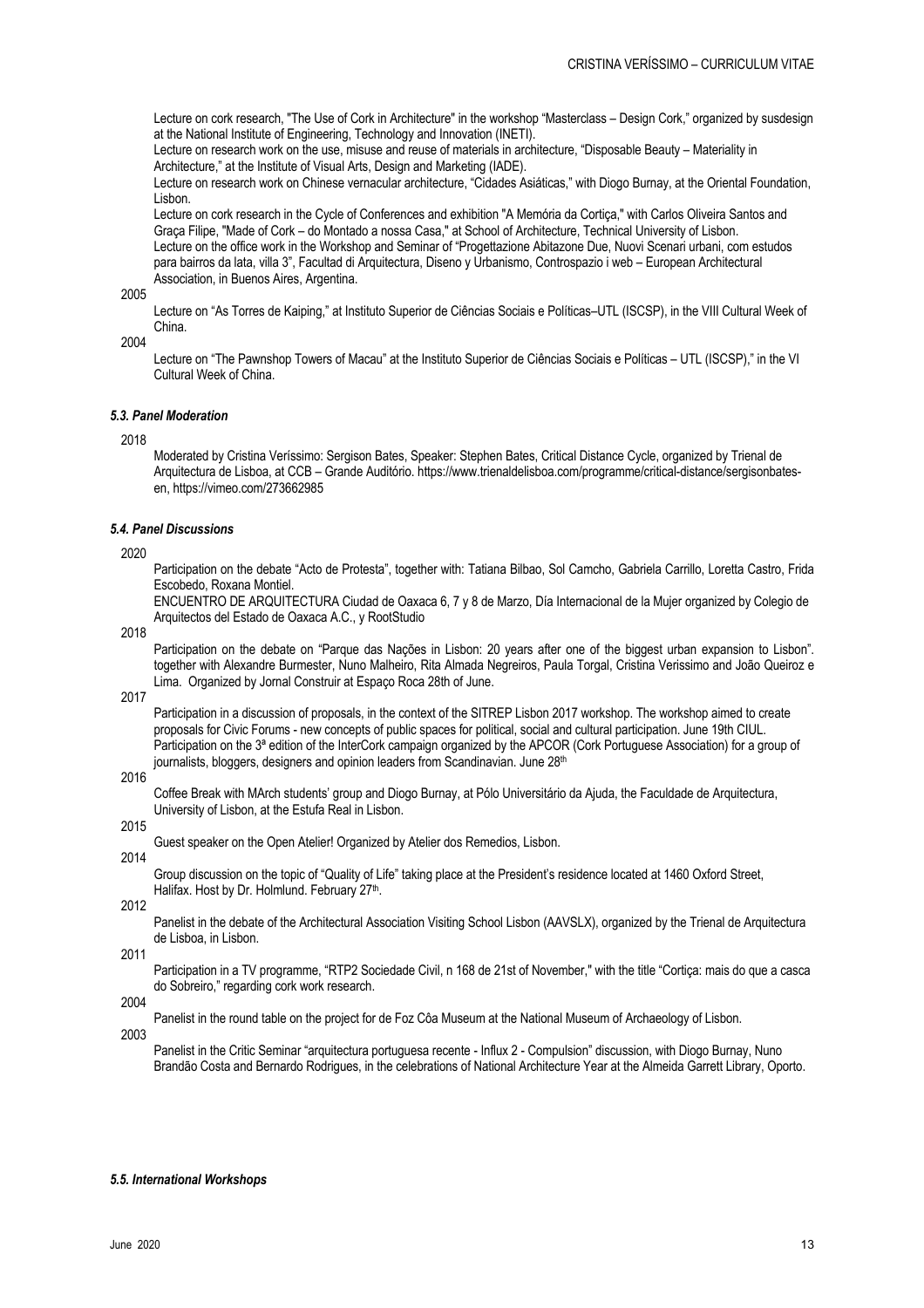# 2006

Tutor and lecture in the workshop and seminar "Progettazione Abitazone Due, Nuovi Scenari urbani, com estudos para bairros da lata, villa 3," Facultad di Arquitectura, Diseno y Urbanismo, Controspazio i web – European Architectural Association, in Buenos Aires, Argentina.

2005

Tutor and lecture on office work, with Diogo Burnay, in the workshop "FORO 2005 UIC-ESARQ BCN | Arquitecturas Necessárias, Workshop Putting up – Acción/Transformación," in Barcelona, Spain.

#### *5.6. Seminars*

2019

Conference on Cork in Science and Applications 2019, at the Institut Català del Suro, Cork Center Laboratory, 21st- 22nd May, 2016

Sustainable Development Symposium, 6<sup>th</sup> annual European potgraduate symposium SDS 2016, 1<sup>st</sup> – 3<sup>rd</sup> June, Granada, Spain. http://sdsymposium2016granada.weebly.com/uploads/6/4/8/4/64844347/sds2016programme.pdf

1998

Participated in the "International Symposium on Cultural Heritage, Strategies for the Twenty-first Century," organized by the Cultural Institute of Macau, in Macau.

1997

Contributed to the Debate at the Chinese University of Hong Kong on the work of young architects in Hong Kong.

1995

Participated in XXIX AICA Congress (Association Internationale des Critiques d'art) in Macau.

1994

Participated in the "First International Symposium on Chinese Vernacular Architecture," organized by the Chinese University of Hong Kong.

# *6. AWARDS*

## *6.1. Awards for CVDB Arquitectos, with Diogo Burnay*

2019

**Honorable Mention – Building Energy Efficiency**, Prémio Nacional de Reabilitação Urbana 2019, Santa Marta 22 Condominium, St. Santa Marta, Lisbon, with Domus Concept and Tiago Filipe Santos. Client: João Fernandes e Cristóvão Lopes, Lda.

2017

**1st prize**, invited competition for universal accessibility in Calçadinha. Location: Coruche, Client: Coruche Municipality, (GCA: 300 m². Exterior area: 10 000 m². Estimated cost: 750 000 €)

2017

**3rd Prize**, invited competition for Luxury São Paulo Hotel. Location: Lisbon. With Joana Barrelas and Rodolfo Reis. Client: Fundo de Investimento Imobiliário Fechado Sete Colinas (GCA: 8 130 m². Estimated cost: 11 150 000 €)

2016

**2nd Prize**, public competition for the Regional Headquarters of Pharmacists Association, Location: Lisbon,:, With Tiago Filipe Santos, Client: Ordem dos Enfermeiros (OE), (GCA: 3 300 m<sup>2</sup>. Exterior area: 100 m<sup>2</sup>. Estimated cost: 2 600 000 €)

2016

**1st prize**, in the invited competition for the Rehabilitation of Amadora's Market, Location: Amadora:, Client: Amadora Municipality, (GCA: 1 230 m². Exterior area: 230 m². Estimated cost: 650 000 €

2016

**1st prize**, invited competition for the Rehabilitation of a warehouse in Almada, Location: Edifício N. º 19 – Caramujo – Romeira, Almada, With Tiago Filipe Santos, Client: Amada Municipality (GCA: 650 m². Exterior area: 230 m². Estimated cost: 139 000 €)

- 2015
- **1st Prize**, public competition for University Students Residence for University of Lisbon. 2014

**2nd Prize**, public competition for Nursing School of Lisbon, with Tiago Santos. Client: Faculdade de Infermagem, University of Lisbon. (GBA 10 500 m². Estimated cost: 6 300 000 €)

2014

**ArchDaily Building of the Year** in Education for the Braancamp Freire Secondary School in Lisbon, Portugal

2013

**1st Prize**, public competition for Mora Museum, Portugal. Client: Mora Municipality (GBA: 15000 m². Estimated cost: 1 860 000 €)

2013

**Odivelas Municipality Award for Architecture,** for the Braancamp Freire Secondary School, Lisbon, Portugal 2013

**WAN Award** in the Education sector, for the Braancamp Freire Secondary School, Lisbon, Portugal, named the completed project winner.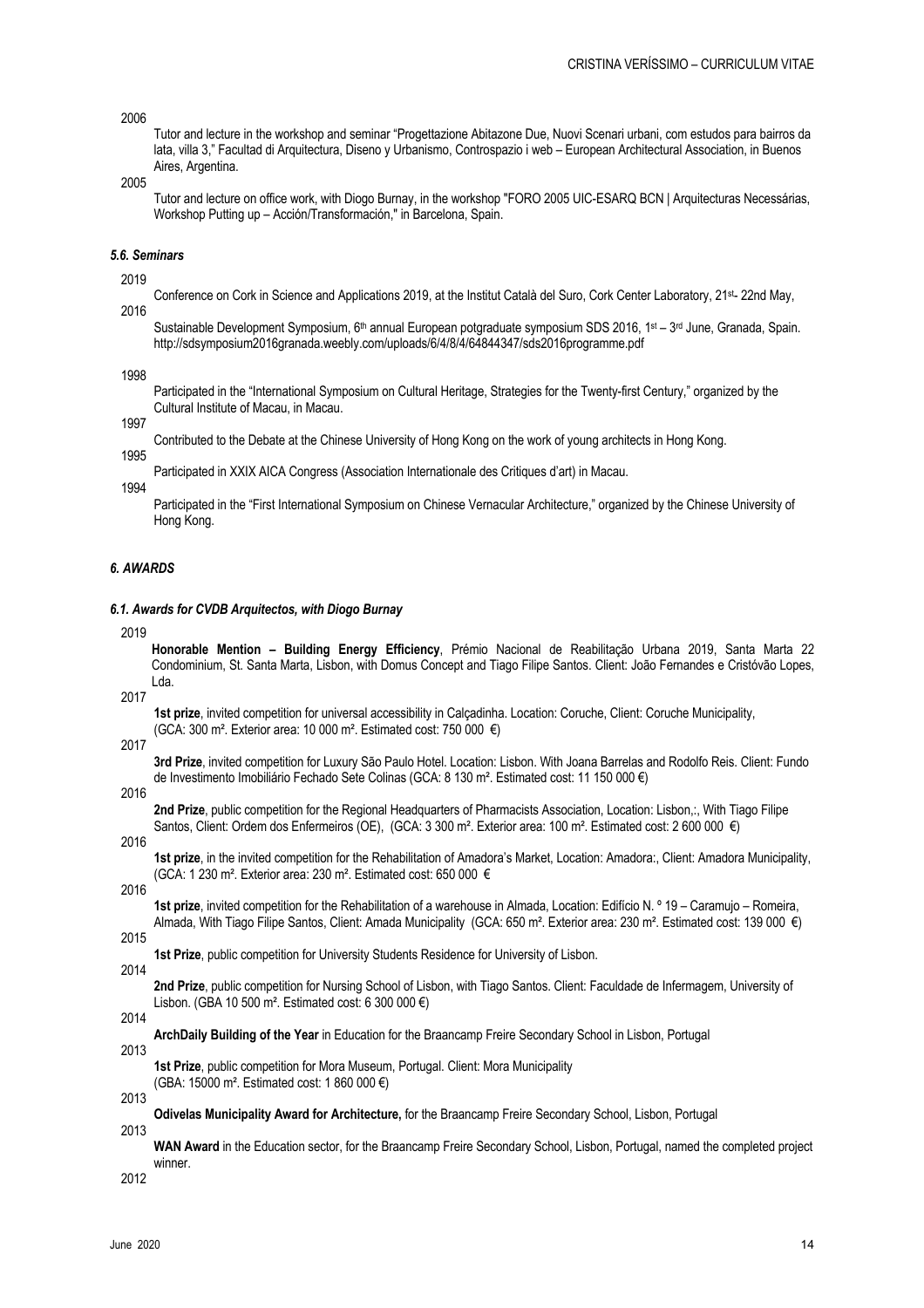**1st prize** in private competition for Mirario School in Lisbon. With LGLS and Tiago Santos. Client: Socei. (GBA: 7 500 m². Estimated cost: 5 000 000 €)

2011

**2nd Prize** in public competition for an urban park and hotel in Paço de Giela, Arcos de Valvez. Client: Arcos de Valvez Municipality. (GBA: 6 400 m². Urban park GA: 90 000 m². Estimated cost: 5 000 000 €)

2011

**5th place (honourable mention**) in public competition for a theatre and camping park, Ponte de Lima. Client: Ponte de Lima Municipality (GBA: 4 600 m². Estimated cost: 3 600 000 €)

2010

**1st Prize** in public competition for Cascais High School, Cascais. Client: Europan – Parque Escolar. (GBA: 9 000 m². Estimated cost: 9 000 000 €)

2010

**1st Prize** in the public competition for the Arraiolos tapestry Museum, Arraiolos. Client: Arraiolos Municipality. (GBA: 1 000 m². Estimated cost 1 100 000 €)

2009 2009

**IHRU prize 2008**, 1st prize in the category of Municipality, for the building Centro de Apoio à 3ª Idade para Carnaxide.

**Honourable Mention** in public competition for Graça Morais Art Centre in Vila Flor. Client: Vila Flor Municipality. (GBA: 1 200 m². Estimated cost: 1 100 000 €)

2009

**2nd Prize** in invited competition for Custódio Marques Kindergarten and Primary School, Porto Salvo, Oeiras. Client: Oeiras Municipality, (GBA: 4 200 m². Estimated cost: 3 600 000 €)

2009

**2nd Prize** in public competition for Museum of the Municipality of Moura. Client: Moura Municipality. (GBA: 3 000 m². Estimated cost 1 600 000 €)

2008

**1st Prize** in limited invited competition for the refurbishment of a city block in historic centre of Funchal. With Domus Concept. Client: Serpalium. (GBA: 30 000 m². Estimated cost: 15 000 000 €)

2008

**1st Prize** in public competition for Faculty of Medicine – Unit 2-4, Health Sciences Campus, University of Coimbra. With AT93. Client: University of Coimbra. (GBA: 12 370 m². Estimated cost: 10 000 000 €)

2008

**1st Prize** in public competition for Calvão Kindergarten and Primary School, Vagos. Client: Vagos Municipality. (GBA: 4 300 m². Estimated cost: 2 500 000 €)

2008

**2nd Prize** in international public competition for AMI (International Medical Association) Headquarters, Carcavelos, Cascais. Client: AMI. (GBA: 10 200 m². Estimated cost: 6 200 000 €)

2008

**1st Prize** in public competition for social housing project with 40 units, S. Marçal, Oeiras. Client: Oeiras Municipality. (GBA: 5 000 m². Estimated cost: 2 200 000 €)

2008

**1st Prize** in invited competition for the refurbishment of the Municipal Market of Algés. Client: Oeiras Municipality. (GBA: 1600 m². Estimated cost: 1 400 000 €)

2007

**2nd Prize** in public competition for a kindergarten and primary school in Linda-a-Velha, Oeiras. Client: Oeiras Municipality. (GBA: 16 200 m². Estimated cost: 8 200 000 €)

2007

**2nd Prize** in invited competition for a car park of the Tapada do Mocho, Paço D' Arcos. Client: Parques Tejo, Oeiras Municipality. (GBA: 5 400 m². Estimated cost: 1 200 000 €)

2006

**2nd Prize** in public competition for the refurbishment of the old railway station square, Monção. Client: Monção Municipality. (GBA: 16 200 m². Estimated cost: 8 200 000 €)

2005

**2nd Prize** in limited pre-qualification international competition for the Music and Dance Academy of Coimbra. Client: Coimbra Municipality. (GBA: 12 500 m². Estimated cost: 14 200 000 €)

2004

**2nd Prize** in international public competition for Foz Côa Art and Archaeology Museum, Vila Nova de Foz Côa. Client: Portuguese Archaeology Institute. (GBA: 6 000 m². Estimated cost: 12 500 000 €)

2003

**2nd Prize** in international competition for Contemporary Art Museum of Elvas. Client: Elvas Municipality. (GBA: 2 900 m². Estimated cost: 2 200 000 €)

#### **2002**; **project completed in 2007**

**1st Prize** in public competition for the Elderly Centre in Carnaxide, Oeiras. Client: Oeiras Municipality. (GBA: 5 000 m². Estimated cost: 4 000 000 €)

#### **2002**; **project completed in 2005**

**1st Prize** in invited competition for the refurbishment of the Municipal Theatre of Cartaxo, Cartaxo. Client: Cartaxo Municipality. (GBA: 3 100 m². Estimated cost: 3 000 000 €)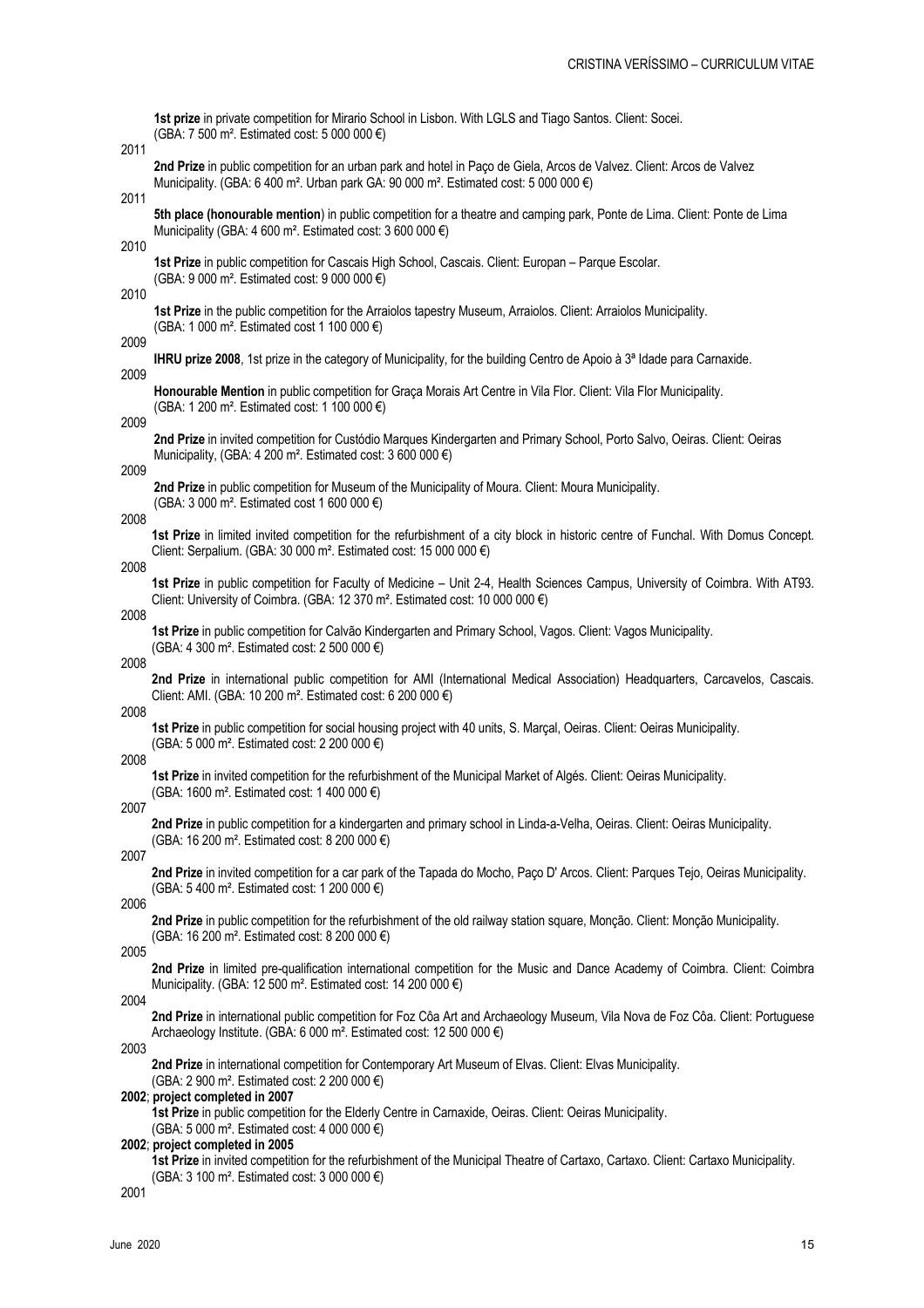**1st Prize** in invited competition for a Tea House, an Environmental Monitoring Centre, Monserrate Park, Sintra. Client: Montes da Lua, Parques de Sintra. (GBA: 4 200 m². Estimated cost: 3 800 000 €)

1998

**Honourable Mention** in public competition for Municipal Library of Chaves. With Miguel Veríssimo. Client: Chaves Municipality. (GBA: 1 600 m². Estimated cost: 900 000 €)

1998

**3rd Prize** in public competition for the Social and Professional Formation Centre in Évora (under Profabril). 1997

**2nd Prize** in public competition for the new Legislative Parliament Headquarters of Macau. With Sérgio Spencer, Pedro Ravara, and Nuno Vidigal. Client: Government of Macau.

1997

**1st Prize** in competition for Expo 98 Macau Pavilion, Lisbon. With Diogo Burnay, Nuno Vidigal, Pedro Ravara, Sérgio Spencer and João Palla. Client: Government of Macau.

1997

**2nd Prize** in competition for the High Commissioner Against Corruption and Administrative Illegal Procedures, Macau. With Diogo Burnay and Sérgio Spencer. Client: Government of Macau.

1996

**3rd Prize** in public competition the High Court of Macau. With Diogo Burnay. Client: Government of Macau.

1989

**Honourable Mention** in the Competition/Exhibition, 3rd EASA Competition

1988

**2nd Prize** in the 2ª EASA/Portugal – Competition, Architectural Students Assembly with a house in a pontoon for the fifth year studio project. Published in the exhibition catalogue.

## **7.** *EXHIBITIONS*

#### *7.1. Curated Research Exhibitions*

**2019**

**Cork: New Uses in Architecture Research.** Exhibition of student work developed in workshops, 2014 to 2016. Location: Observatorio do Sobreiro e da Cortiça. Sponsored by Coruche Municipality. Janeiro 30 to December 30. 2018 to 2019

**Cork: New Uses in Architecture Research.** Exhibition of student work developed in workshops, 2014 to 2016. Location: Ponte de Sor. November 15 to January 18.

2018 to 2019

**Cork: New Uses in Architecture Research.** Exhibition of student work developed in workshops, 2014 to 2016. Location: Montargil. Sponsored by Montargil Municipality. November 15 to January 18.

2018

**Cork: New Uses in Architecture Research.** Exhibition of student work developed in workshops, 2014 to 2016. Location: J.S. Cork, Lisbon. Sponsored by J.S. Cork. September 30 to December 30.

## 2018

**Cork: New Uses in Architecture Research.** Exhibition of student work developed in workshops, 2014 to 2016. Location: Ficor, Coruche. Sponsored by Coruche Municipality. September 30 to December 30.

2018

**Cork: New Uses in Architecture Research.** Exhibition of student work developed in workshops, 2014 to 2016. Location: Observatorio do Sobreiro e da Cortiça. Sponsored by Coruche Municipality. September 30 to December 30.

2016

**Cork: New Uses in Architecture Research.** Exhibition of student work developed in workshops, 2014 to 2015. Location: Observatorio do Sobreiro e da Cortiça. Sponsored by Coruche Municipality. May 19 to September 30.

2015

**Cork: New Uses in Architecture Research.** Exhibition of student work developed in workshop, 2014. Location: Montado Fair of Portel. Sponsored by Portel Municipality. November 26 to November 29.

#### *7.2 Exhibitions of Work by CVDB Arquitectos, Co-authored with Diogo Burnay*

2017

PNAM' 17 – Prémio Nacional de Arquitectura em Madeira. Project for Arraiolos Museum. Location: Laboratório Chimico do Museu da Ciência, da Universidade de Coimbra. June 30 to August 30.

2017

Essentia / Fundo Sete Colinas. Project for S. Paulo Hotel competition. Location: Palácio Almada-Carvalhais. June 22 to June 28.

2017

Fernando Guerra - Raio X de uma prática fotográfica. Three projects from the office. Location: Centro Cultural de Belém, Gargem Sul. July 11 to October 15.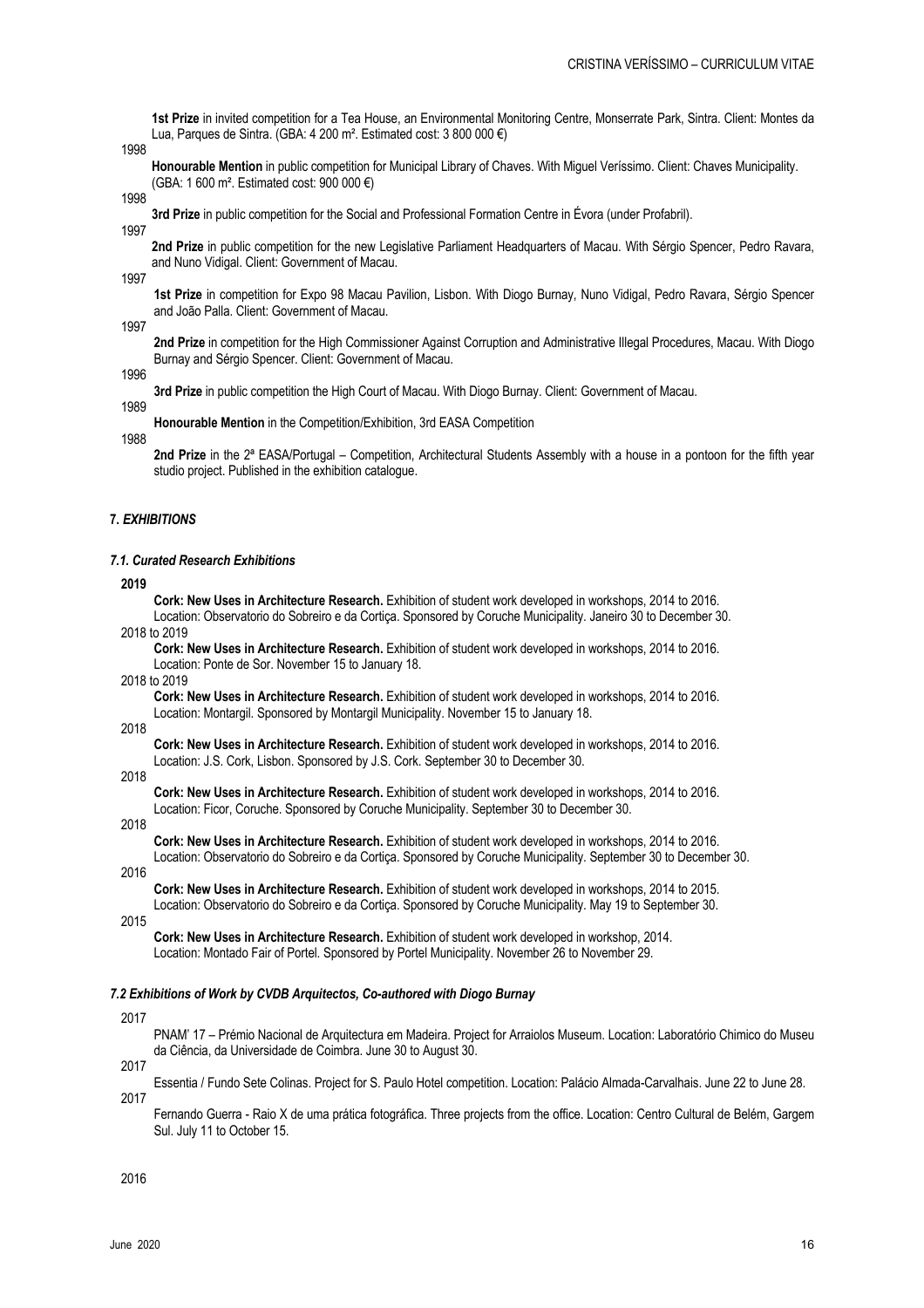|              | "Arquitectura em Concurso: Percurso crítico pela modernidade portuguesa." Office work presented in a collective exhibition,<br>curated by Luís Santiago Baptista. Location: Centro Cultural de Belém, Gargem Sul. March 29 to May 29.<br>2014 to 2015                         |
|--------------|-------------------------------------------------------------------------------------------------------------------------------------------------------------------------------------------------------------------------------------------------------------------------------|
|              | Exhibition of Prémio Bienal de Arquitectura 2014/2015 da Câmara MUnicipal de Torres Vedras. Office work exhibited with<br>Transforma Studios. Location: Átrio do Edifício Multisserviços da Câmara Municipal de Torres Vedras. December 14 to January<br>14.                  |
| 2013         | Lisbon Open House - Habitar Portugal. Office work exhibited with Braamcamp Freire School. Location: Braamcamp Freire School.                                                                                                                                                  |
| 2012         | October 5 to October 6.                                                                                                                                                                                                                                                       |
| 2011         | Lisbon Open House - Habitar Portugal. Office work exhibited with Braamcamp Freire School. Location: Centro Cultural de Belém,<br>Gargem Sul. July 11 to October 15.                                                                                                           |
|              | Arcos de Valdevez Giela Urban Park public competition. Exhibition of competition projects. Location: Arcos de Valdevez Cultural<br>Centre.                                                                                                                                    |
| 2010<br>2010 | Porto Tram Museum international public competition. Exhibition of competition projects. Location: Porto Tram Museum, Porto.                                                                                                                                                   |
|              | Arraiolos Town Hall. Arraiolos Tapestry Museum public competition. Exhibition of competition projects.                                                                                                                                                                        |
| 2010         | Health Research and innovation Institute of University of Porto. Exhibition of competition projects. Location: University of Porto<br>Main Building, Porto.                                                                                                                   |
| 2009         | Vodafone Porto Headquarters invited competition. Exhibition of competition projects. Location: Vodafone headquarters, Porto.                                                                                                                                                  |
| 2009         | IHRU building award 2008. Project: Elderly Centre, Carnaxide, in exhibition of contemporary social housing buildings in Portugal.                                                                                                                                             |
| 2008         | Location: Institute for Housing and Urban Rehabilitation, Lisbon.                                                                                                                                                                                                             |
| 2007         | Gil Vicente Academic Theatre, University of Coimbra. Theatre and Architecture exhibition series. Location: Cartaxo Cultural<br>Centre.                                                                                                                                        |
|              | Portugal Now. Exhibition of contemporary architecture in Portugal. Projects exhibited: Cartaxo Cultural Centre, Correias Urban<br>Park, Coimbra Music School, Jarego House, Elderly Centre, Carnaxide. Location: Cornell University, Ithaca, NY, USA.                         |
| 2007         | Portuguese Architecture in Emission. Exhibition of Portuguese contemporary architecture. Project exhibited: Cartaxo Cultural<br>Centre. Portuguese representation to 7th International Biennale of Architecture. Location: Sao Paulo, Brazil.                                 |
| 2007         | 1st Lisbon Architectural Triennial. Exhibition of Portuguese contemporary architecture. Project exhibited: Cartaxo Cultural Centre.<br>Location: Portugal Pavilion, Parque das Nações.                                                                                        |
| 2006         | Inhabiting Portugal 2003-2005. Exhibition of contemporary architecture in Portugal. Project exhibited: Cartaxo Cultural Centre.<br>Location: Belém Cultural Centre, Lisbon, Portugal.                                                                                         |
| 2004         | Foz Côa Art and Archaeological Museum international public competition. Exhibition of competition projects. Location: Vila Nova                                                                                                                                               |
| 2004         | de Foz Côa Cultural Centre, National Museum of Archaeology, Lisbon.                                                                                                                                                                                                           |
| 2003         | Ingote Civic Centre public competition. Exhibition of competition projects. Location: Centre of Photographic Art, Housing<br>Department, Coimbra Municipality.                                                                                                                |
|              | Inhabiting Portugal 2000-2002. Exhibition of contemporary architecture in Portugal. Project exhibited: Correias Urban Park.<br>Location: Cordoaria, Lisbon.                                                                                                                   |
| 2003         | SAL - Car Parks in Lisbon. Exhibition of projects for car parks for Lisbon historic centre: housing, car park and cafe in Graça.<br>Location: Lisbon Congress Hall, Alcântara, Lisbon.                                                                                        |
|              | 2003 to 2004<br>Experimenta Design 2003: Voyager. Exhibition of projects for car parks for the historic centre of Lisbon. Traveling exhibition to<br>Lisbon, Madrid, Barcelona, and Luxemburg.                                                                                |
| 2002         |                                                                                                                                                                                                                                                                               |
|              | Influx 0.2: collective exhibition with the theme "Compulsion." With architects Nuno Brandão e Costa and Bernardo Rodrigues.<br>Projects exhibited: Cartaxo Cultural Centre, Elderly Day Centre, Cartaxo, housing projects, Caldas da Rainha. Silo - Norte<br>Shopping, Porto. |
| 2000         | Communications / Contaminations: collective exhibition of 10 architects and 10 artists. Projects exhibited: Europan, Berlin,                                                                                                                                                  |
|              | Correias Urban Park, Gaio House, Housing in Caldas da Rainha, Public Spaces Workshop in Hong Kong, Valentim de Carvalho<br>changing rooms, Paço d'Arcos. Ordem dos Arquitectos / SRSul. Location: National Society of Beaux-Arts, Lisbon.                                     |
| 1991         |                                                                                                                                                                                                                                                                               |

Dulwich Picture Gallery extension competition. Exhibition of competition projects. Dulwich Picture Gallery; London.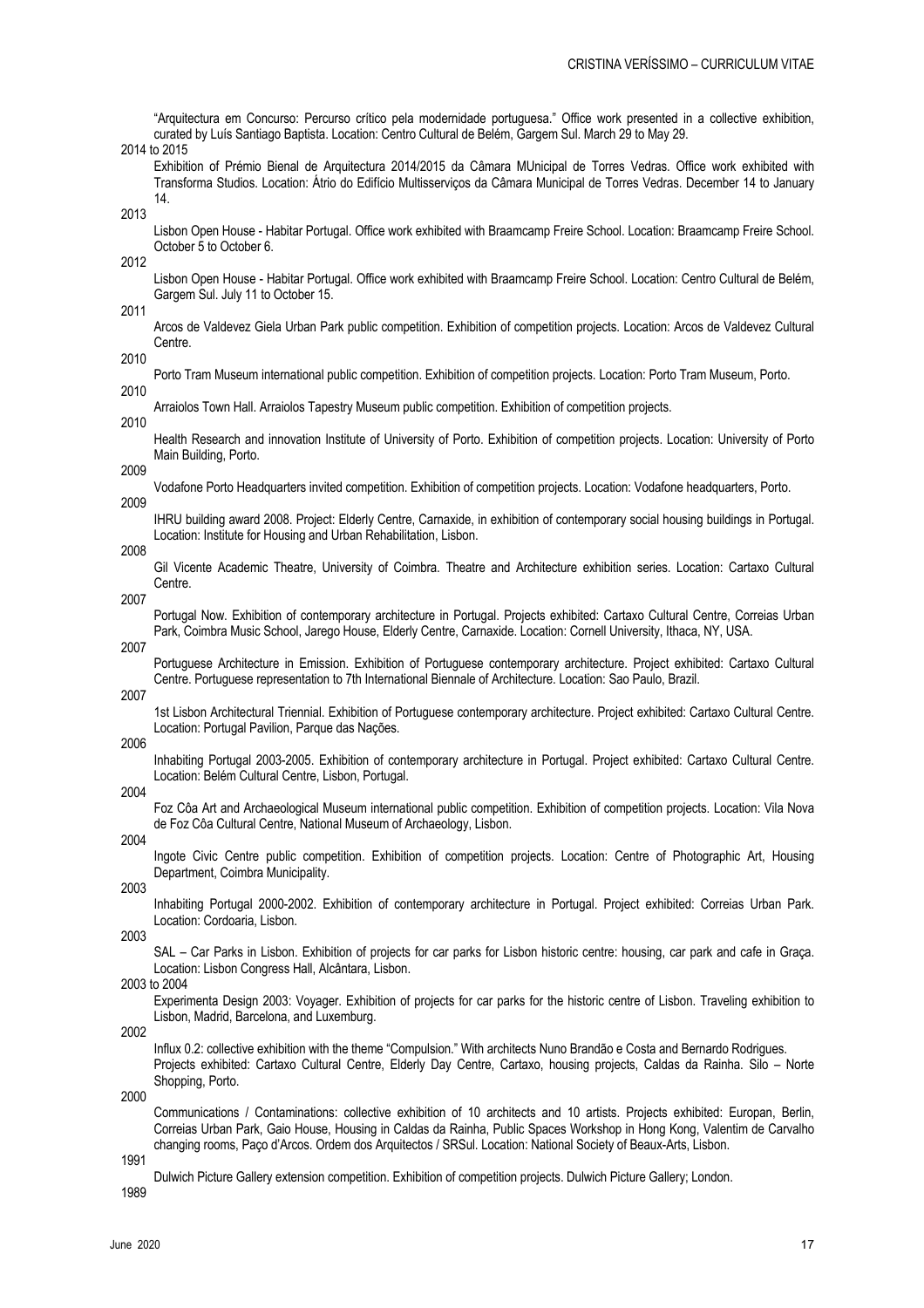1st Triennial of Sintra. International award "Architecture in Manifesto – The poetic dwelling." Project exhibited: A house in a pontoon, Lisbon. Location: Sintra Town Hall.

# *8. PUBLICATIONS*

## *8.1. Publications by Cristina Verissimo*

2016

"Cork Exhibition / Exposição Catalogue primeiro ciclo workshop [2014-2016]." Responsible for contents and preface of the catalogue. Published by Coruche Municipality. Catalogue design by William Cantu.

2010

"Jovens Arquitectos Premiados Internacionalmente." *Arqa Itinerâncias*, *Futur* 84/85 (September/October): 20–23. Sociedade Editora, Lda.

2007

"O Tempo e os Materiais da Arquitectura." *JA – Jornal Arquitectos* 229 (October): 36–37. Published by Trimestral da Ordem dos arquitectos, Portugal.

"Aprendizagem contínua." *Arquitecturas* (jornal de negócios do mercado das cidades) 24 (May): 24. *Arquitectura Viva* 109: 72–75. Portugal Panorâmico.

2006

*As Torres de Kaiping, Estudos sobre a China* 8, 379–92. Lisbon: Instituto Superior de Ciências Sociais e Politicas.

2003

Critical text on the movie *A Simple Story, David Lynch*, para o: Terceiro ciclo da série Cinema e Arquitectura intitulado As Paisagens, Ano Nacional da Arquitectura '03, Secção Regional Sul da Ordem dos Arquitectos. Interview with Arch. João Mendes Ribeiro para o Boletim da Ordem dos Arquitectos.

2001

"Desafio Intelectual." *Revista dos Arquitectos* 37: 70–73.

# *8.2. Interviews*

2018

Silva, Daniela. "À conversa com Cristina Veríssimo - Uma arquitecta de Portugal para o Mundo." *Wall Street International*, June 12. https://wsimag.com/pt/arquitetura-e-design/39248-a-conversa-com-cristina-verissimo

Meneses, Joao Paulo, "MB Jan | Morpheus, a new monument | News to read in 2018. Or not." *Macau Business*, January 11. http://www.macaubusiness.com/mb-jan-morpheus-new-monument-news-read-2018-not/

2016

Santos, Lina. "Toda a gente me dizia que pedir trabalho à Zaha Hadid era uma perda de tempo." *Diario de Notícias*, April 1. https://www.dn.pt/artes/interior/toda-a-gente-me-dizia-que-pedir-trabalho-a-zaha-hadid-era-uma-perda-de-tempo-5105264.html

# *8.3. Publications on Research Work*

2019

Verissimo, C. "Cork: New uses in Architecture," Materials Research Proceedings, in **"Cork Science and its Applications II"** ds. Patricia Jové Martín and Maria Verdum Virgos, Materials Research Proceedings Volume 14, pp 13-19, 2019 Publication Date 2019, 56 Pages, Print ISBN 978-1-64490-040-6 (release date October 20th, 2019), e PDF ISBN 978-1-64490- 041-3, DOI: 10.21741/9781644900413**, http://www.mrforum.com/product/9781644900413-3/**

#### *8.4. Publications on Professional Work by CVDB Arquitectos,*

2019

Uma Casa com vista para o Tejo" in Revista da Universidade de Lisboa, º12, Outubro 2019, pp. 3-6

Escola Secundária Bramcamp Freire, in Open House Lisboa, 2019, pp. 36

"Projeto CVDB Arquitectos associados + Tiago Filipe Santos – Museu do megalitismo, Mora" in Arqa, nº135, Lisboa, Set/Out 2019, pp. 74-85

2017

"Museu do Megalitismo." *PNAM'17 National Prize for Wood Architecture Design* (Portugal), 44.

2016

"Trienal de Arquitectura de Lisboa, Novos Territorios Novas Mentalidades." *Pensar a Cidade, 2005-2015* (Portugal), 64–5. "Museo do Megalitismo." *Year Book 6, 2015/2016* (Portugal), 100–105.

2015

"Matéria em Arquitectura, projectar com a Indústria." *Paredes de Alvenaria reabilitação e Inovação* (Portugal), 105–14. "Residência Universitária do Polo da Ajuda – ULisboa." *Anteprojectos* (Portugal) 247 (January): 34–7. "Restauro e Reabilitação de Imóvel existente." *Prémio Bienal de Arquitectura, 2014/2015* (Portugal), 44–5. "Highly Commended CVDB Arquitectos, Grey Eminence." *Architectural Review* (UK) 1424 (October): 60–9.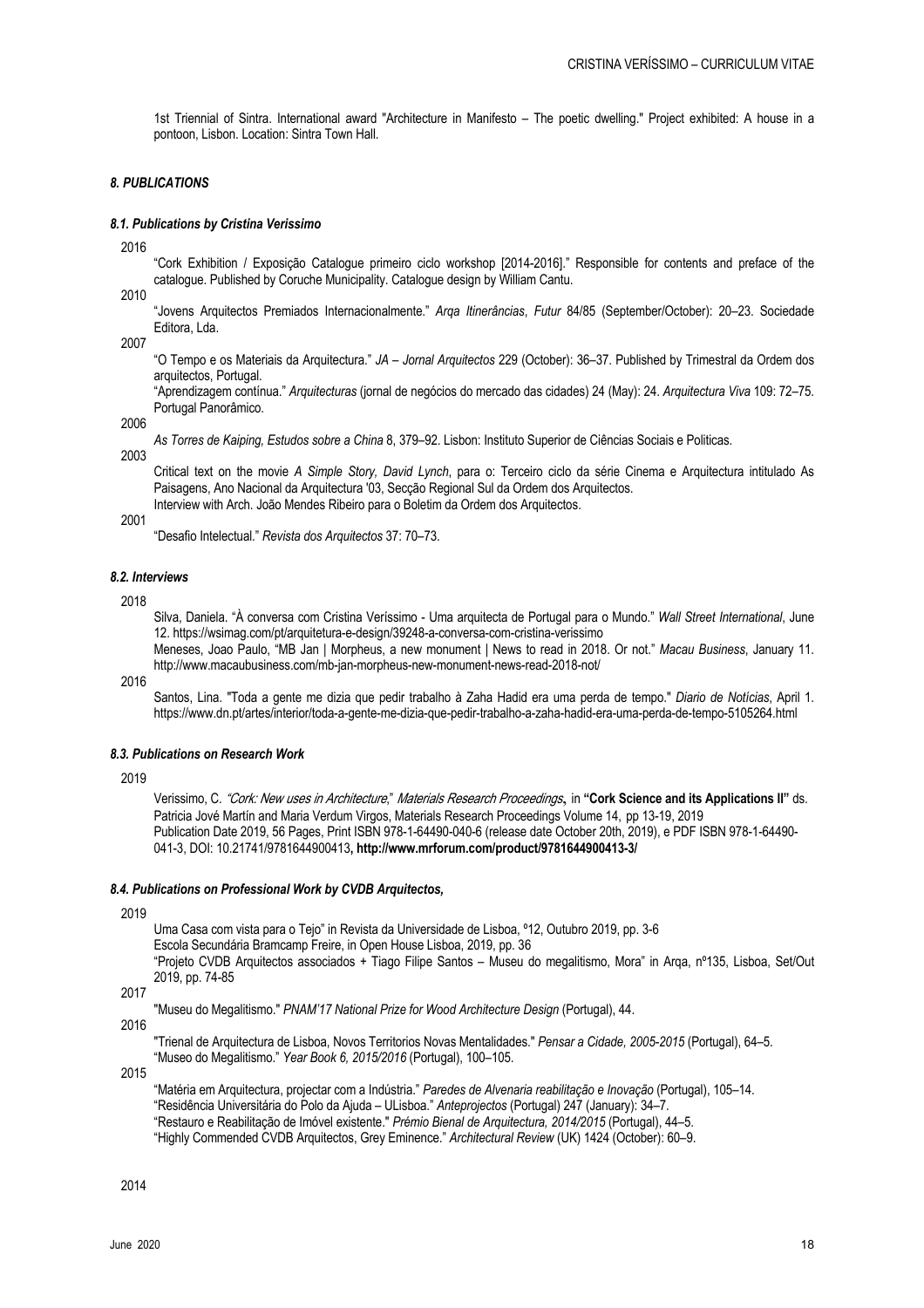"Escola Secundária in Pontinha." *AIT* (Germany) (May), 90–103. "Braamcamp Freire Secondary School, Lisbon, Portugal." *Architecture Technique* (China) (September): 106–11. "Teppichkunst Museum in Arraiolos." *AIT* (Germany) (November), 32. "Travel Essentials." *En Route* (Canada) (July), 58. "Archdaily volta a distinguir obras portuguesas." *Construir* (Lisbon) 262 (February), 14. "Centro Interpretativo do Tapete de Arraiolos." *RE abilitaçao, 2013-2014* (Portugal), 76–81. 2013 "Escuela Braamcamp Freire - Funcionalidad y aprendizaje." *Chic Haus Magazine* (México) 167 (April): 44–6. "Matéria em Arquitectura, projector com a Indústria." *Paredes de Alvenaria reabilitaçao e Inovaçao* (Portugal).. "Cas d'école." *Milk Decoration* (Paris) 5 Sept.–Nov.): 162–7. "Projectos Portugal – CVDB Arquitectos, Escola Secundaria Braamcamp Freire, Lisboa." *Arqa* 109 (Sept.–Oct.):78–9. "Special Feature - Secondary School, Braamcamp Freire Pontinha." *Interior Architecture of China* (China) 2 (February):106–15. "Update: reductionism aesthetics – Pontinha (PT) Braamcamp Freire." *A10* (Amsterdam) 53 (Sept./Oct.): 9. "The lessons of modernism." *Architectural Digest* (Russian edition) 4, no. 116 (April), 50. "Colegio Braamcamp Freire - Via del aprendizaje." *Ambientes* (Chile) 92: 100. "Braamcamp Freire Secondary School." *Archiworld Design & Detail* (Korea) 214: 150–9. "Braamcamp Freire Secondary School." *Deco Journal* (Korea) 212 (March): 112–19. "Pavilhão do futuro." *Attitude* (Porto) 50 (March/April): 54–7. "Abordagem pragmática na nova Estação Imagem de Mora." *Construir* (Lisbon) 238 (February): 18–19. 2012 AA.VV. "Jarego house." *Global Architecture Today* (China) 5, 250–3. AA.VV. "Day care and elderly residential centre." *Global Architecture Today* (China) 5, 92–7. AA.VV. "Cartaxo cultural centre." *Global Architecture Today* (China) 3, 30–7. AA.VV. "Day care and elderly residential centre in Oeiras." *Senior Living Architecture* (China), 166–71. Mendes, Pedro Ferreira. "Ateliê CVDB a confiança da partilha." *Arquitectura & construção* (Paço de Arcos) 72 (April/May): 54–8. 2010 AA.VV. "Torres ao centro - Parcerias para a regeneração urbana." *Câmara Municipal de Torres Vedras* (Torres Vedras), 62–5. "O tapete está na rua." Propostas do concurso para as futuras instalações do Centro Interpretativo do Tapete de Arraiolos, Paços do Concelho, Arraiolos, 3 a 13 de Junho 2010 "Últimas Reportagens | FG+SG - Casa Jarego." *Arquitectura & construção* (Paço de Arcos) 59 (February/March): 36–43. "Arraiolos Tapestry Museum – 1st prize to CVDB Arquitectos." *ArchiNews* (Lisbon) 11 (January/February/March): 14. 2009 "Stadtzentrum Korca, Albanien." *Wettbewerbe aktuell* (October), 27–30. "Concurso público para a elaboração do projecto do centro escolar de Calvão." *Arquitectos Informação* 192 (January): 6. Ordem dos Arquitectos. "Edifício Vodafone Porto 2009 - Concurso de ideias," 20. Vodafone, Porto. "Project for the primary school of Calvão." *Materiais de construção* (Porto) 145 (September/October): 32–5. "Public explanations." Aveiro: Aveiro Architects Association, 2009. "IHRU 2008 Social Housing Award: 1st Prize." *Arquitectos newsletter* 192 (January): 1–2. Ordem dos Arquitectos. 2008 *IHRU 2008 Construction and Rehabilitation Award, Lisbon*, Instituto Habitação e Reabilitação Urbana, 18–21. *Tex Files* 2 (University of Texas at Arlington, School of Architecture), 282–3. "Senior Residences, Carnaxide." *Arq./a: Revista de Arquitectura e Arte* (Lisbon) 57 (May): 58–63. 2007 "Urban Voids – Public Spaces in the Metropolitan Area of Lisbon." In *Catalogue of the Lisbon Architectural Triennial*, 238–40. Lisbon: Caleidoscópio. "Cartaxo Cultural Centre, Portuguese Architecture in emission." In *Catalogue of the Lisbon Architectural Triennial*, 98–9. Lisbon: Caleidoscópio. "Cartaxo Cultural Centre." In *1000X European Architecture*, 211. Salenstein, Switzerland: Verlagshaus Braun.. 2006 "Arriba el telón: Centro Cultural, Cartaxo." *Arquitectura Viva: Portugal Panorámico* (Madrid) 109: 72–5. "Cristina Veríssimo + Diogo Burnay, Cine Teatro de Cartaxo." *Piso: cidad al ras, revista de arquitectura y cultura urbana* (México) 9: 59–62. "CVDB Arquitectos + Sérgio Spencer & Vasco Mendia Arquitectos, Silo + housing + cafeteria in Graça, Lisbon." + *Arquitectura* (Lisbon) 6 (October): 50–7. "Cultural Centre, Cartaxo, Portugal, 2005." *World Architecture: Contemporary Architecture & Landscape Architecture in Portugal* (Beijing) 2, no. 188 (February): 56–9. "Elderly Day Centre, Cartaxo, Portugal, 2003." *World Architecture: Contemporary Architecture & Landscape Architecture in Portugal* (Beijing) 2, no. 188 (February): 60–2. 2005

"Cartaxo Cultural Centre - culture for all." *Info Cartaxo - Bulletin Municipal* (Cartaxo) (September), 4–5. "Cultural Centre - Município do Cartaxo." *Info Cartaxo - Bulletin Municipal* (Cartaxo) (September), 14–15.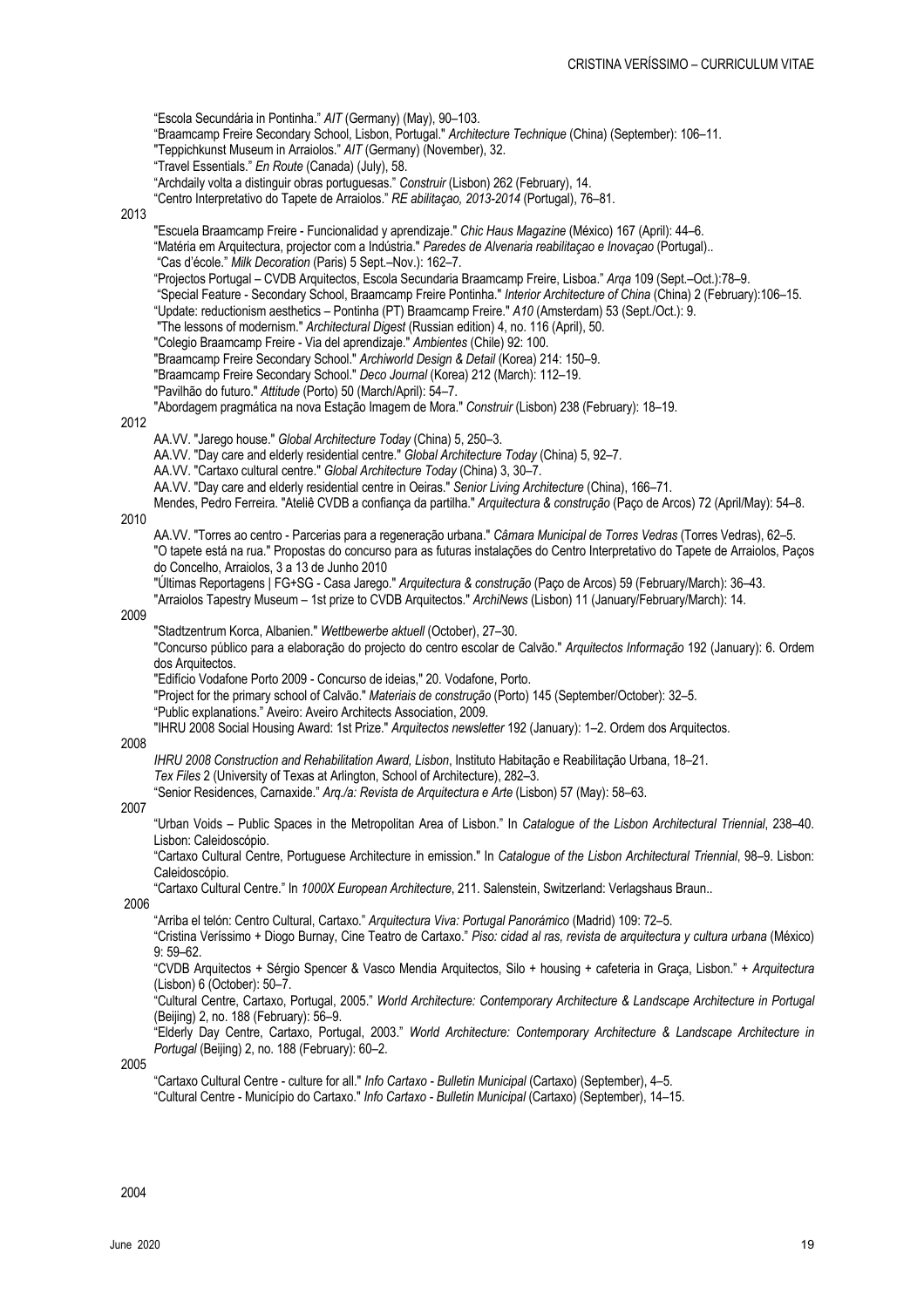"Collages." *NU colagens* (Coimbra) 19 (April): 36–9.

- "Ingote Civic Centre." Coimbra, Department of Housing, Coimbra Municipality, 52–5.
- "Lisbon new car parks*." Cidade Termal, Caldas da Rainha* 7 (December): 92.
- "Centro de Apoio à 3ª idade." *Anteprojectos* (Lisbon) 118 (April): 78.
- "Cartaxo Elderly Centre." *Info Cartaxo - Bulletin Municipal* (Cartaxo) (February), 8.
- *Foz Coa Art and Archaeology Museum: Project Competition*, 34–5. Librus; Portuguese Archaeology Institute.
- "SAL: Lisbon Car Parks Conceptual development, Lisbon," 32–7. Lisbon: Lisbon Municipality; EMEL.
- 2003
- "Centrul Social din Cartaxo." *Arhitectura: portugalia* (Bucharest) 17 (June/July): 82–5. 2001
- "Correias urban design and public park in Cartaxo." *ExpoCartaxo - supplement "O Ribatejo"* 835 (31 October): 29.
- 2000 "Contaminations/Communications: Projects." *Arq./a: Revista de Arquitectura e Arte* (Lisbon) 4 (November/December): 34–5. 1999
	- "House in Gaio," *Architécti* (Estoril) 47 (July/September): 70–3.

## *8.5. Publications on Professional Work by CVDB Arquitectos, Written by Others*

#### 2014

"Tapete de Arraiolos." Tapete de Arraiolos, Centro Interpretativo, Portugal.

- 2013
	- Campos, Nuno, and Patricia Matos. "Guia de Arquitectura Espaços e Edificios Reabilitados." *Traço Alternativo* (Lisbon) (November): 84–8.

2010

Guimarães, Carlos, and Pedro Gadanho. "Seven zones, seven-day journey." *A10 New European Architecture* (Amsterdam) 35 (September/October): 66–8.

FG+SG. "Recent Reports – "Jarego House." *Arquitectura & construção* (Paço de Arcos) 59 (February/March): 36–43.

# 2009

Baptista, Luis Santiago. "Markt(ing) (re)action." *Inhabiting Portugal* (Lisbon), 116.

Melo, Claudia. "Calvão primary school opened to the community." *Diário de Notícias* 51057 (18 January): 61.

#### 2008

Guerra, Fernando. *Perfect World*, 197. Porto: Faculdade Arquitectura, Universidade of Porto. Peralta, Carlos. "Oeiras ambiciosa, Vidas seniores de excelência." *Causas comuns - Habitação e Reabilitação Urbana* (Lisbon) 3 (November): 16–21.

Tostões, Ana. *Contemporary Portuguese Architecture*, 176*–7.* CTT Portugal Post Offices.

Melo, Cláudia. "Flexibility and Dynamism." *Diário de Notícias* 155, no. 51130 (27 December): 53.

# 2007

Figueira, Jorge, and Nuno Grande. *Europe: Portuguese Architecture in Emission*, 92–3. Lisbon: Board for the Arts, Ministry of Culture.

FG+SG. "Recent Reports – "Cultural Centre. *Arquitectura & Construção* (Paço d'Arcos) 43 (June/July): 110–15.

Neves, José Manuel. *Architectures: Program Concept Matter*, 68–73. Lisbon: Caleidoscópio, 2007.

Melo, Cláudia. "Casa esculpida no terreno." *Correio da Manhã* 10091 (14 January 2007): 66.

Lobo, Paula. "O país na máquina do tempo." *Diário de Notícias* (31 May): 47.

# 2006

Milheiro, Ana Vaz, João Afonso, and Jorge Nunes. *Inhabiting Portugal 2003/2005*, 182–3. Lisbon: Centro Editor Livreiro da Ordem dos Arquitectos.

Vieira, Silvia. "Cristina Veríssimo + Diogo Burnay, mapped collages" [interview]. *+ Arquitectura* (Lisbon) 5 (September): 25–37.

Jordão, Pedro. "Cultural Centre, Cartaxo." *A10 New European Architecture* (Amsterdam) 8 (March/April): 32–3.

Gadanho, Pedro. "Parking ramp and housing." *Jornal dos Arquitectos* (Lisbon) 222 (January/March): 86–9.

Costa, Pedro. "Pirandello's back: Centro Cultural do Cartaxo." *Arquitectura e Vida* (Lisbon) 72 (June): 46–55.

Fernandes, José Manuel. "Construir com qualidade." *Expresso* 1772 (14 October): 40–1.

2005

Land, Carsten, and Klaus Hucking, and Luiz Trigueiros. *Architecture in Lisbon and South of Portugal since 1974*, 139, 166. Lisbon: Blau.

Milheiro, Ana Vaz. "Arquitectura Portuguesa 2000-2005: a temporary guide." *2GDossier: Portugal 2000-2005*, 13–14. Amadora: Gustavo Gili.

Ferreira, Ana Cristina. "Obra: Cine-Teatro do Cartaxo – Polivalência em ponto pequeno" [interview]. *Arquitecturas: Jornal de negócios do mercado das cidades* (Lisbon) 2 (July): 14–15.

Neves, José Manuel. "Cartaxo Cultural Centre." *Anuário Arquitectura 08*, 56–71. Lisbon, Caleidoscópio.

Gadanho, Pedro. "Car parks, Lisbon." *A10 New European Architecture* (Amsterdam) 1 (December 2004/January 2005): 10.

Milheiro, Ana Vaz. "Debaixo da barriga da baleia." *Mil Folhas*, supplement "Público" (Lisbon) (18 June): 23.

García-Herrera, Adela. "Portugal pide la palabra." *El País* (5 November).

Rafael, Pedro. "Imponente, majestoso, irreverente, moderno, arrojado, misterioso, belo..." *Terra Viva - Seminário Regional* (Cartaxo) 49 (8 June): 6, 7.